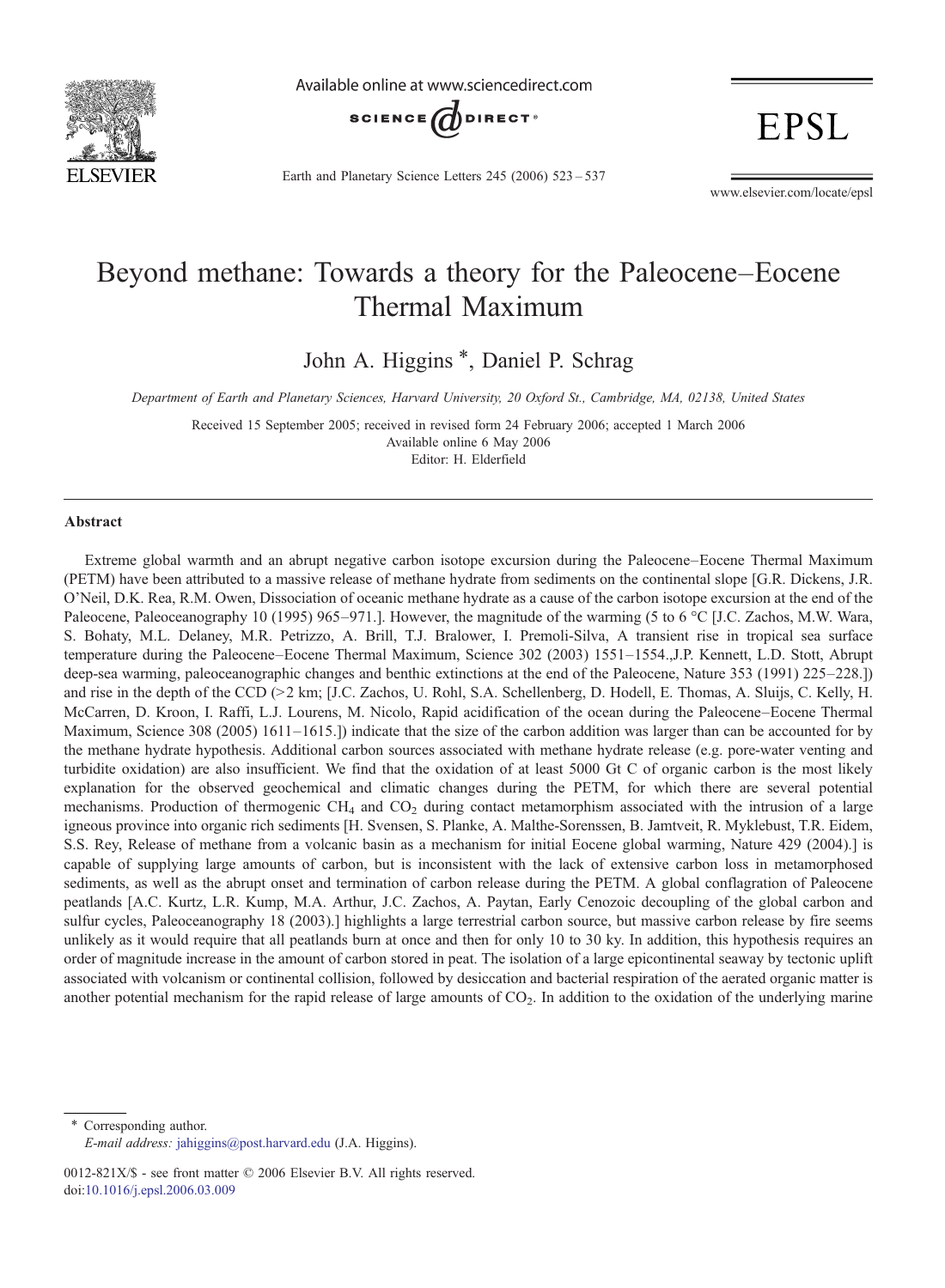sediments, the desiccation of a major epicontinental seaway would remove a large source of moisture for the continental interior. resulting in the desiccation and bacterial oxidation of adjacent terrestrial wetlands. © 2006 Elsevier B.V. All rights reserved.

Keywords: PETM; carbon isotopes; paleoclimate

#### 1. Introduction

The end of the Paleocene epoch (55.5 Ma) was marked by an abrupt episode of global warming coincident with a large perturbation to the global carbon cycle. Within 10 to  $30 \,\mathrm{ky}$  [\[7,8\],](#page-10-0) temperatures increased 4 to 5 °C in the tropics, [\[2,9\],](#page-9-0) 6 to 8 °C in high latitudes [\[10,11\]](#page-10-0) and 4 to 5 °C in the deep ocean [\[3,12\].](#page-10-0) The warming was accompanied by a transient shift in precipitation [\[13\],](#page-10-0) enhanced continental weathering [\[14,15\],](#page-10-0) and increased ocean stratification [\[16\]](#page-10-0), which may have caused the contemporaneous mass extinction of benthic foraminifera [\[17,18\]](#page-10-0). This abrupt warming, the Paleocene–Eocene Thermal Maximum (PETM), was also associated with a 2.5‰ decrease in the carbon isotopic composition of the global inorganic carbon pool (e.g. [\[3\]](#page-10-0)).

The PETM was first described by Kennett and Stott [\[3\],](#page-10-0) who measured an abrupt 2.5‰ drop in the  $\delta^{13}$ C of  $CaCO<sub>3</sub>$  in planktonic and benthic foraminifera from the Southern Ocean, followed by a gradual return to preexcursion values. Later studies found this same signal in the Atlantic [\[9,19\]](#page-10-0), Pacific, [\[2,20\]](#page-9-0), and Tethys [\[21,22\]](#page-10-0) oceans (Fig. 1). A higher amplitude carbon isotope

excursion of 5‰ to 6‰ in paleosol carbonates and fossil tooth enamel [\[23,24\]](#page-10-0) has been attributed to enhanced  $13^1$ C-discrimination during carbon fixation in plants [\[25\],](#page-10-0) and has allowed for correlation between marine and terrestrial sections [\[23\]](#page-10-0). In both shallow and deep marine records [\[2,26\],](#page-9-0) the isotopic excursion is associated with a large increase in  $CaCO<sub>3</sub>$  dissolution [\[4,18,27\]](#page-10-0). Together, these observations indicate a massive injection of isotopically light carbon to the oceans and atmosphere coincident with the onset of the PETM. In this paper, we review potential causes of the PETM in the context of observed geochemical and climatic changes. We show that the release of methane hydrate by itself cannot explain many of the observations and discuss possible sources of organic carbon that may explain the event. We also discuss what lessons the PETM may have for anthropogenic climate change in the next several centuries.

## 2. The methane hydrate hypothesis

A simple mass balance calculation neglecting effects such as carbon speciation and  $CaCO<sub>3</sub>$  dissolution



Fig. 1.  $\delta^{13}$ C and  $\delta^{18}$ O of benthic foraminifera across the PETM from sites 527 and 690 in the south Atlantic [\[10\]](#page-10-0), and Site 865 in the western Pacific [\[20\]](#page-10-0) from [\[143\]](#page-14-0). Temperature scale on the right assumes an ice-free ocean.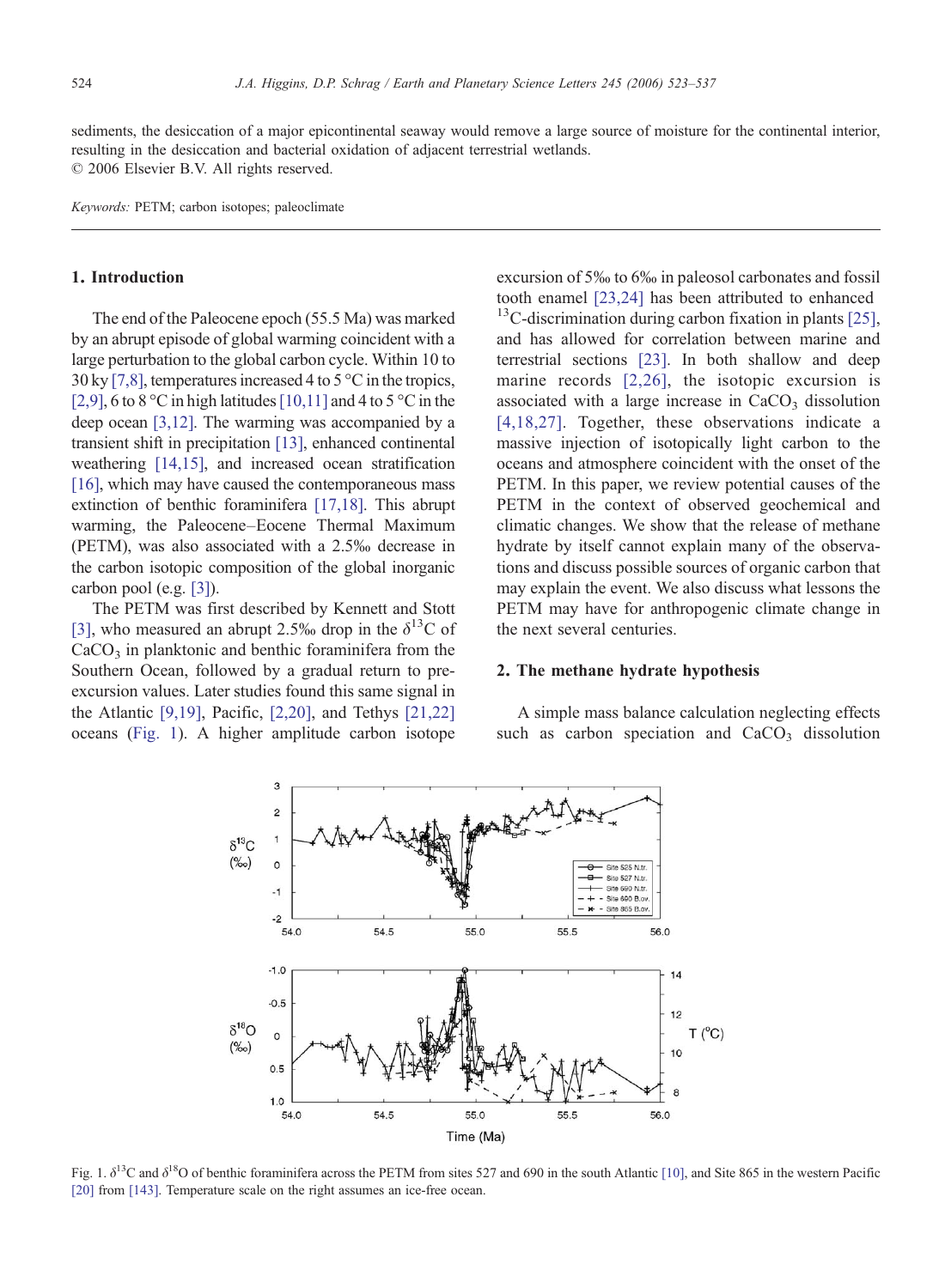implies that a 2.5‰ drop in the  $\delta^{13}$ C of the modern global inorganic carbon pool requires 40,000 Gt of carbon from the mantle  $(\delta^{13}C = -5\%)$ , 4500 Gt of carbon as organic carbon ( $\delta^{13}$ C = −25‰), or 1700 Gt of carbon as methane ( $\delta^{13}$ C = −60‰). Because the mantle and organic source requirements seemed unreasonably large, Dickens et al. [\[1\]](#page-9-0) proposed that the source of the PETM carbon isotope excursion was the release of 1100 to 2100 Gt of methane associated with the destabilization of methane hydrate below the seafloor. Dickens et al. speculated that the methane released would be rapidly oxidized to produce  ${}^{12}$ C-enriched CO<sub>2</sub>, resulting in an abrupt drop in the carbon isotopic composition of the ocean–atmosphere system and a shoaling in the depth of the lysocline.

If methane hydrate release was the cause of the PETM, exactly what triggered such a catastrophic release remains a mystery. Dickens et al. [\[1\]](#page-9-0) estimated that a 4 to 5  $\degree$ C bottom-water warming would be sufficient to destabilize 1000 to 2000 Gt C as methane hydrates between 900 and 1400 m water depth. However, this scenario requires an explanation for the warming independent from the methane. Suggestions of a sudden switch in the locus of deepwater formation (e.g. [\[28\]](#page-10-0)) are inconsistent with observations of significant warming in both surface and deep waters [\[2,11\]](#page-9-0). In addition, even if 1000 to 2000 Gt of methane hydrate was destabilized by an abrupt increase in bottom-water temperatures, hydrate redeposition [\[29\]](#page-10-0) and anaerobic oxidation in the overlying sediment [\[30,31\]](#page-10-0) may largely suppress methane escape to the open ocean. Massive slope failure and sediment slumping associated with seismic activity or erosion has also been suggested as a possible trigger for methane hydrate release [\[32\].](#page-10-0) Assuming methane hydrate occupied an average of 1 vol% of pore space in disturbed sediments, 1000 to 2000 Gt C would require the destabilization of a large fraction  $(>10\%)$  of global continental slopes below 1000 m and should result in  $> 50$  slides similar in size to the 'megaturbidites' observed in the Amazon Fan [\[35\].](#page-11-0) It is difficult to imagine a trigger capable of destabilizing continental margins globally within 10 to 30 ky.

The abrupt release of massive quantities of methane hydrate from continental margins requires a sufficiently large global methane hydrate reservoir. Present-day estimates of the global methane hydrate reservoir range from 500 to 20,000 Gt C [\[33,34,36,37\]](#page-10-0). Stabilization of methane hydrate in marine sediments requires a constant supply of methane to balance continual loss due to diffusion and advection [\[38\].](#page-11-0) As pore fluid methane is ultimately derived from the conversion of organic carbon, the buildup of large methane hydrate deposits

will only occur if there is a continuous and prolonged (millions of years) flux of organic carbon to the seafloor [\[39\]](#page-11-0). On continental slopes associated with methane hydrate deposits, the organic carbon is supplied by productivity in the overlying surface waters and export from the continental shelves [\[40,41\]](#page-11-0). During the warm climates that characterized the Cretaceous and early Tertiary, the zone of hydrate stability would have been restricted to water depths  $> 900$  m (present-day  $> 250$  m [\[1\]](#page-9-0)), where the supply of organic carbon is only  $\sim$ 30% of the vertical flux at 250 m [\[42\].](#page-11-0) High global sea-level and flooded continental interiors in the Cretaceous and early Tertiary may have also reduced the export of organic carbon from the shelves to the continental slope by promoting sedimentation on continental shelves that were 75% larger than present [\[43\]](#page-11-0). Taking into account the effect of water depth on organic carbon supply but not potential changes in the locus of sedimentation, Buffett and Archer [\[37\]](#page-11-0) predict a small  $(\leq 2000 \text{ Gt C})$ global methane hydrate reservoir in the Paleocene, implying that even a total collapse of the hydrate reservoir at the Paleocene–Eocene boundary would be insufficient to explain the carbon isotope excursion. Although not conclusive, a small global hydrate reservoir in the Late Paleocene presents a significant challenge for the methane hydrate hypothesis.

Mechanisms of climate warming during the PETM are generally attributed to elevated concentrations of atmospheric greenhouse gases  $(CO<sub>2</sub>, CH<sub>4</sub>)$ . Methane is short-lived in the modern atmosphere with a lifetime of 10 years [\[44\]](#page-11-0). Overwhelming the tropospheric and stratospheric sinks with  $\sim$ 2000 Gt of CH<sub>4</sub> during the PETM may have augmented these lifetimes by an order of magnitude [\[45\]](#page-11-0). However, the warming associated with increased atmospheric  $CH<sub>4</sub>$  would certainly not last more than 1000 years, suggesting that the prolonged global warmth ( $\sim$  50 to 200 ky) of the PETM was driven primarily by elevated concentrations of atmospheric  $CO<sub>2</sub>$ .

As the radiative forcing due to  $CO<sub>2</sub>$  is proportional to the logarithm of its concentration, the increase in atmospheric  $CO<sub>2</sub>$  needed to raise global temperatures by 6 °C will depend on both the size of the oceanatmosphere carbon reservoir and the partitioning of carbon between the ocean and atmosphere in the Late Paleocene. Higher baseline  $pCO<sub>2</sub>$  and a larger ocean– atmosphere carbon reservoir both increase the amount of carbon required for a doubling of atmospheric  $CO<sub>2</sub>$ . We use a simple 3-box model of the global carbon and alkalinity cycles to simulate a large injection of carbon to the ocean–atmosphere system. Modeled processes include ocean mixing, air–sea gas exchange, carbonate,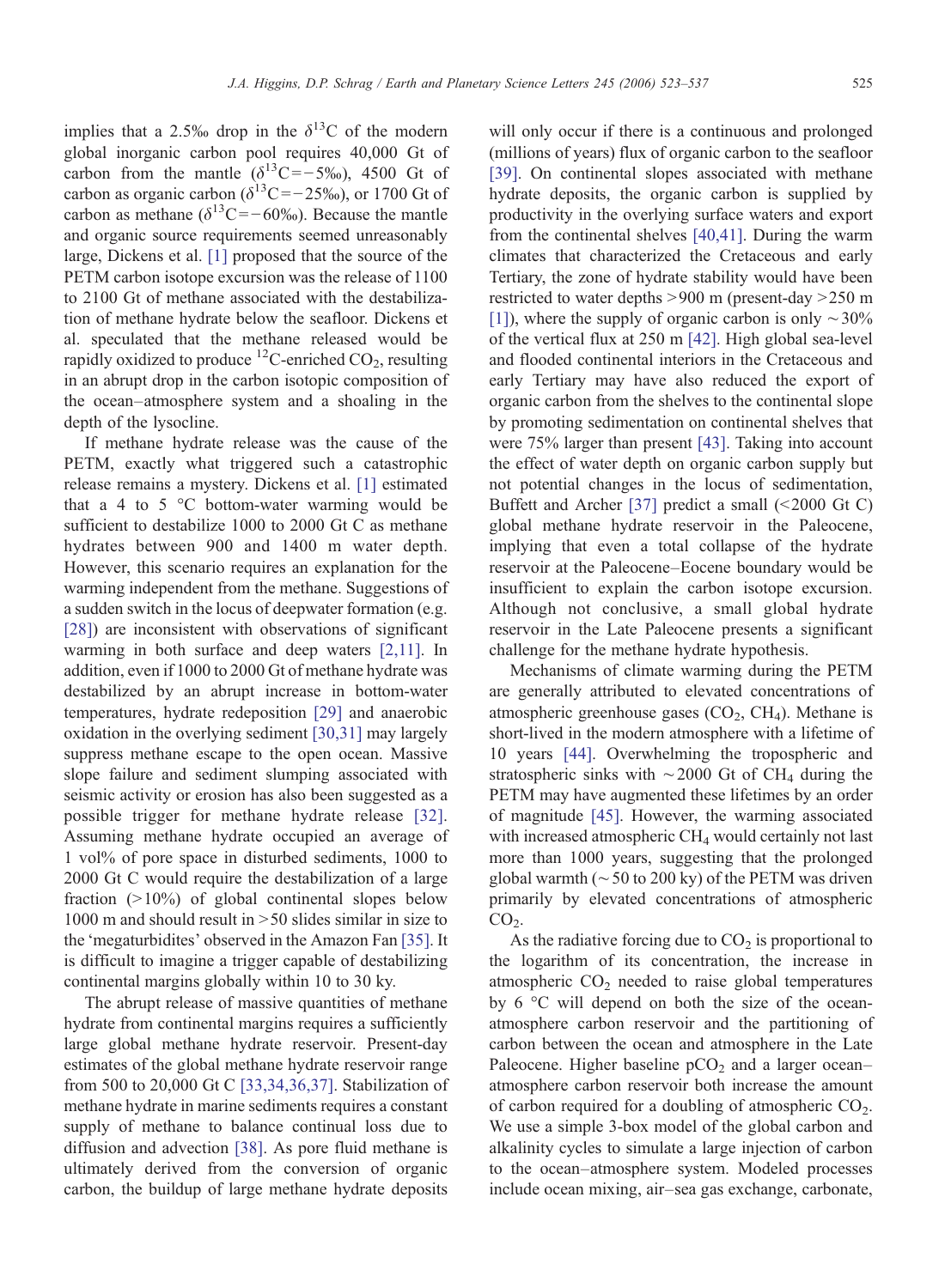silicate, and organic carbon weathering, volcanic outgassing, and carbonate and organic carbon burial. Dissolution of previously deposited deep-sea carbonates is not modeled explicitly and all carbonate compensation occurs via changes in carbonate burial [terrestrial neutralization; [\[46\]](#page-11-0)].

Estimates of atmospheric  $CO<sub>2</sub>$  concentrations during the Paleocene are highly variable, ranging from 300 to 2000 ppm  $[47-49]$ . Assuming baseline  $CO<sub>2</sub>$  concentrations of 500 and 1000 ppm and a global inorganic carbon reservoir of 40,000 Gt C, the catastrophic release of 1700 Gt C as methane hydrate is accompanied by a peak increase in atmospheric  $CO<sub>2</sub>$  of only 240 and 360 ppm. Changes in  $CO<sub>2</sub>$  solubility associated with a 6 °C increase in global SST would have increased atmospheric  $CO<sub>2</sub>$  by at most an additional 150 to 250 ppm, resulting in a total atmospheric  $CO<sub>2</sub>$  increase over 10 ky of between 270 and 450 ppm, far too small to account for the observed temperature increase of 6 °C [\[27\].](#page-10-0)

A recent study by Bowen et al. [\[25\]](#page-10-0) on the timing of the PETM carbon isotope excursion and global warming indicate that peak warming lagged the nadir of the  $\delta^{13}$ C record by  $\sim$  30 ky [\[25\]](#page-10-0). Bowen et al. argue that the lag can be attributed to a transient switch in the climate state which strongly amplifies the modest warming associated with methane hydrate release. However, the conclusion of Bowen et al. that the minimum in  $\delta^{13}$ C corresponds to the cessation of carbon release does not take into account the time-dependent response of the global carbon cycle to a large injection of  $CO<sub>2</sub>$  and its effect on the  $\delta^{13}$ C of CaCO<sub>3</sub>. The  $\delta^{13}$ C record reflects not only carbon release but also any change in terrestrial carbon storage, isotopic fractionation during biomineralization, inorganic  $(CaCO<sub>3</sub>)$  and organic carbon cycling, or ocean circulation which may have occurred during the PETM, precluding a simple interpretation of the relationship between the nadir of the  $\delta^{13}$ C record and peak warming. Similarly, the observation of brief plateaus in  $\delta^{13}$ C during the initial 2.5‰ drop (e.g. [\[19\]\)](#page-10-0) does not require pulsed additions of isotopically depleted carbon.

Carbonate dissolution horizons associated with the PETM, frequently marked by a prominent low-carbonate or clay layer, have been identified in sediments of various depths from the Atlantic [\[4,10,26,50\]](#page-10-0), Pacific [\[16,18,20,51\]](#page-10-0), Tethys [\[22\],](#page-10-0) and Indian [\[18\]](#page-10-0) basins. A recent study by Zachos et al. [\[4\]](#page-10-0) on a depth transect in the South Atlantic indicates that the CCD shoaled by  $>$ 2 km in less than 10 ky at the onset of the PETM, with gradual recovery to pre-excursion depths occurring over approximately 100 ky. Zachos et al. argue that the

magnitude of the CCD response indicates a significantly larger injection of  $CO<sub>2</sub>$  (~4500 Gt C) than can be accounted for by methane hydrate release.

In addition to ocean pH, the CCD is influenced by the rain rate of  $CaCO<sub>3</sub>$  from the surface ocean [\[52\]](#page-11-0), ocean circulation [\[53\],](#page-11-0) and the intensity of sedimentary organic carbon remineralization [\[54\].](#page-11-0) In the modern ocean, these effects yield a CCD that varies by as much as 2 km between Atlantic and Pacific basins [\[55\].](#page-11-0) Differences in the chemical composition of Paleocene oceans ( $[Ca^{2+}]$ , CaCO<sub>3</sub> saturation, alkalinity, anoxia) may affect the sensitivity of the CCD to changes in ocean pH. As a result, it is difficult to quantitatively estimate the change in the CCD following a large injection of  $CO<sub>2</sub>$  into the ocean–atmosphere system. However, the duration of the carbon release ( $\sim$ 10 ky) and the time scale of neutralization by seafloor  $CaCO<sub>3</sub>$  $(5-6 \text{ ky}; 56)$  relative to the mixing time of the ocean– atmosphere system (∼1 ky) indicates that, although some spatial heterogeneity in the response of the CCD may be expected depending on the site of  $CO<sub>2</sub>$  injection [\[56\]](#page-11-0) and the factors discussed above, significant shoaling of the CCD (e.g. [\[4\]](#page-10-0)) should be a global phenomenon. Additional studies from depth transects in the Pacific (e.g. Shatsky Rise; [\[57\]](#page-11-0)) may better constrain the size of the  $CO<sub>2</sub>$  input and the global response of the CCD during the PETM. However, the magnitude of the CCD change at the onset of the PETM seems to require a substantial change in  $pCO<sub>2</sub>$  consistent with the addition of  $>2000$  Gt C [\[4\]](#page-10-0).

Thus, the methane hydrate hypothesis, which was first proposed by Dickens et al. [\[1\]](#page-9-0) as the simplest way to explain the PETM carbon isotope excursion with the least amount of carbon, is inconsistent with several observations. First, the prolonged, extreme warmth of the PETM precludes  $CH<sub>4</sub>$  as the greenhouse gas and requires much more  $CO<sub>2</sub>$  than would be supplied by the oxidation of  $1000$  to  $2000$  Gt C of CH<sub>4</sub>. Second, observations of  $a > 2$  km rise in the depth of the CCD during the PETM in the South Atlantic argue for a much larger carbon input than can be explained by the methane hydrate hypothesis [\[4\]](#page-10-0).

#### 3. Beyond methane…

If methane hydrate is not directly responsible for the warming during the PETM, then either there are feedbacks in the climate system that greatly amplify the increase in atmospheric  $CO<sub>2</sub>$  associated with methane hydrate release by adding additional carbon to the ocean and atmosphere or a larger source of carbon is required. One possible feedback is through the venting of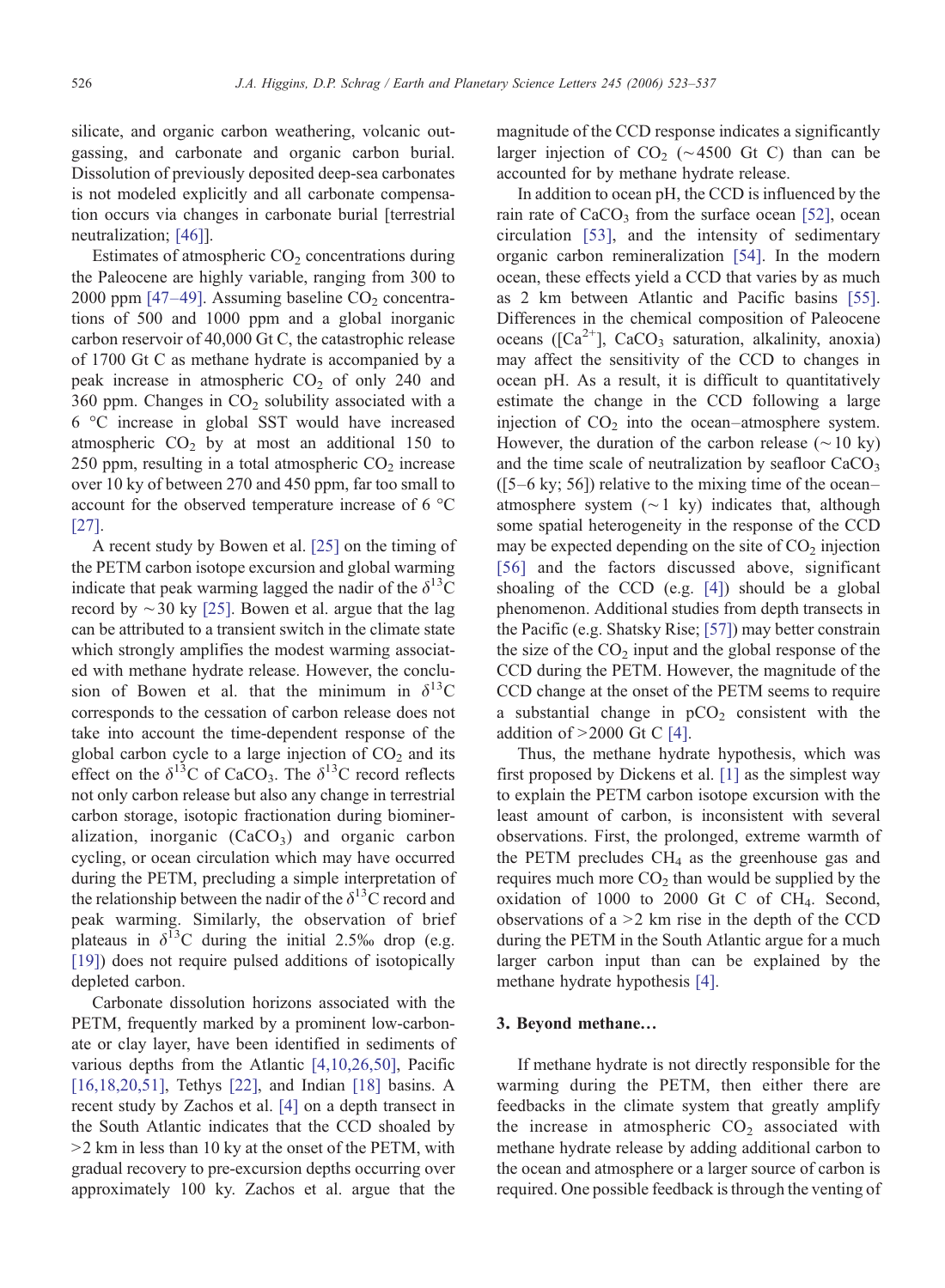

Fig. 2. Pore-water profiles of Alkalinity/DIC,  $\delta^{13}C$  (A) and PO<sup>3</sup><sub>4</sub>, NH<sup>+</sup><sub>4</sub> (B) from Blake Ridge site 995 [\[58,60\]](#page-11-0).

pore fluid associated with methane hydrate during a large landslide. Pore fluid associated with vigorous methane cycling are enriched (30–120 mM; [[58,59\]](#page-11-0)) in dissolved inorganic carbon (DIC) and alkalinity due to bacterial sulfate reduction, organic carbon remineralization, and anaerobic methane oxidation (Fig. 2). However, pore fluid profiles of DIC  $\delta^{13}$ C values are characterized by depleted values ( $-5\%$  to  $-25\%$ ) at shallow depths due methane oxidation but enriched values ( $0\%$  to  $+15\%$ ) below the sulfate-methane transition due to the production of isotopically heavy  $CO<sub>2</sub>$  during methanogenesis (weighted column average  $\approx +5\%$  [\[60,61\]\)](#page-11-0). Thus, the effect of pore-water mixing is to increase the average isotopic composition of the carbon input by as much as 30‰, requiring even larger amounts of methane hydrate (Table 1). In addition, although some  $(\leq 30\%;$  [59]) of the alkalinity would be lost as a result of the oxidation of reduced species (e.g.  $H_2S$  and  $NH_4^+$ ), the alkalinity released would largely suppress the increase in atmospheric  $CO<sub>2</sub>$  associated with pore-water venting. Pore fluids associated with hydrates also contain high  $PO_4^{3-}$ (∼100 μM) and NH<sup> $+$ </sup> (∼10 mM) (Fig. 2) that would drive an increase in new biological productivity, again requiring an even larger hydrate release to explain the carbon isotope excursion.

Another potential source of additional carbon associated with methane hydrate release is the oxidation of the organic carbon rich sediments transported to the deep-sea during a large landslide. Oxidation fronts in the upper meter of deep-sea turbidites develop as a result of the prolonged exposure of organic carbon rich sediments from the continental slope to high concentrations of bottom water  $O_2$  and low sedimentation rates [\[62,63\].](#page-11-0) As oxidation of organic carbon is limited by diffusion of  $O_2$ from the overlying bottom water to the upper meter of sediment [\[64\],](#page-11-0) the amount of organic carbon oxidized

during the onset of the PETM from a massive undersea landslide (millions of Gt of sediment) will be proportional to the area of the slide. An unreasonably large area (i.e., approximately 35% of the abyssal plain) is required to account for the oxidation of enough carbon to compensate for pore-water venting (Table 1).

#### 4. Organic carbon oxidation and the PETM

Another possibility is that the carbon source for the PETM was organic carbon. Dickens et al. [\[1\]](#page-9-0) ruled out organic carbon because they believed it was unreasonable to identify a large enough organic carbon to account for the simple isotopic mass balance (4500 Gt C). The exact amount of oxidized organic carbon required to generate a 2.5‰ drop in the  $\delta^{13}$ C of the ocean– atmosphere system at the Paleocene–Eocene boundary depends on several features of the PETM that are not well constrained including the size of the global ocean–

Table 1

Changes in the  $\delta^{13}$ C of the ocean and pCO<sub>2</sub> due to the addition of, methane hydrate, methane hydrate+pore-water (DIC+Alk), and methane hydrate+pore-water+oxidized organic carbon from deepsea turbidites

| Model run                    | Carbon/Alk input<br>(Gt C/eq) | $\Delta \delta^{13}C$<br>$(\%0)$ | $\Delta pCO2$<br>(ppm) |
|------------------------------|-------------------------------|----------------------------------|------------------------|
| CH <sub>4</sub> hydrate      | 1700                          | $-2.5$                           | 240                    |
| $CH4$ hydrate                | 1700                          |                                  |                        |
| +DIC $(\delta^{13}C = +5\%)$ | 1560                          | $-2.2$                           | 360                    |
| $+A$ lk (30% re-oxidized)    | $1.3 \times 10^{17}$          |                                  |                        |
| CH <sub>4</sub> hydrate      | 1700                          |                                  |                        |
| +DIC $(\delta^{13}C = +5\%)$ | 1560                          | $-2.5$                           | 480                    |
| $+A$ lk (30% re-oxidized)    | $1.3 \times 10^{17}$          |                                  |                        |
| $+$ Turbidite OC             | 650                           |                                  |                        |
|                              |                               |                                  |                        |

Volume of pore pore-water release calculated assuming 1% of pore volume filled by methane hydrate for disturbed sediments.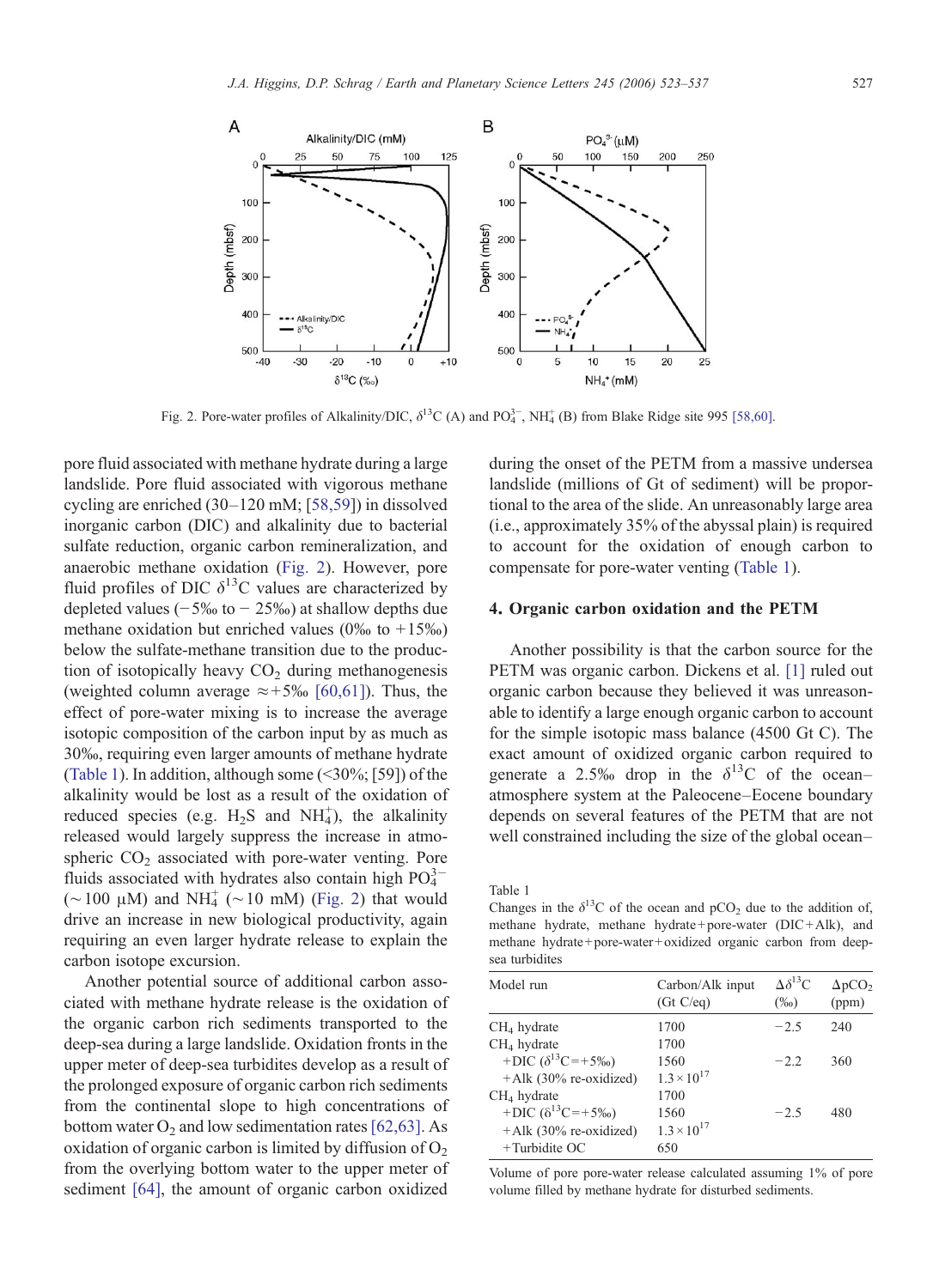atmosphere–biosphere carbon pool, the amount of  $CaCO<sub>3</sub>$  that is dissolved, and the magnitude of the increase in atmospheric  $CO<sub>2</sub>$ .

The size of the global inorganic carbon pool can be estimated from the magnitude of vertical carbon isotope gradients in the ocean, which depend on both the size of the global carbon pool and the strength of the biological pump [\[65\]](#page-11-0). Although there is some uncertainty associated with carbon isotope fractionation during photosynthesis and biomineralization, the available data [\[11,66,67\]](#page-10-0) suggest that the size of the ocean–atmosphere–biosphere carbon pool in the latest Paleocene was within 25% of the present-day size of 40,000 Gt C.

Dissolution of  $CaCO<sub>3</sub>$  during the onset of the PETM would buffer the ocean–atmosphere system against changes in its carbon isotopic composition. The amount of isotopically enriched ( $\delta^{13}C \approx 0\%$ ) carbon added to the ocean from the dissolution of  $CaCO<sub>3</sub>$  during the onset of the PETM is unknown. Model simulations of the response of sedimentary  $CaCO<sub>3</sub>$  to anthropogenic fossil fuel emissions indicate that 500 and 1500 Gt C of  $CaCO<sub>3</sub>$  would be dissolved following the injection of 1500 and 4500 Gt C to the ocean–atmosphere system [\[56\].](#page-11-0) If a similar mass of  $CaCO<sub>3</sub>$  dissolved during the PETM, it would increase the average isotopic composition of the carbon input by 6‰ (organic carbon) to 20‰ (methane), requiring an even larger carbon injection to explain the carbon isotope excursion.

An increase in  $CO<sub>2</sub>$  is accompanied by a drop in ocean pH and an isotopic shift due to the change in the partitioning of carbon between the ocean and atmosphere. For a doubling of atmospheric  $CO<sub>2</sub>$ , assuming an initial concentration of 500 ppm, the  $\delta^{13}$ C of CaCO<sub>3</sub> increases by 0.25‰. The magnitude of the isotopic enrichment increases to 0.50‰ for a tripling of atmospheric  $CO<sub>2</sub>$ , and continues to increase for larger amounts of  $CO<sub>2</sub>$ . In fact, the increase in atmospheric  $CO<sub>2</sub>$  associated with the addition of 40,000 Gt of mantle CO<sub>2</sub> ( $\delta^{13}$ C≈−5‰) is so large (~13,500 ppm) that it would actually result in a net increase in the  $\delta^{13}$ C of CaCO3, overwhelming the addition of the light carbon itself. Taking into account variations in the size of the global carbon pool,  $CaCO<sub>3</sub>$  compensation, and the effect of ocean pH on carbon isotopes, we calculate that the oxidation of at least 5000 Gt of organic carbon  $(\delta^{13}C \approx -25\%)$  could account for the PETM carbon isotope excursion in the deep ocean. The larger changes in  $\delta^{13}$ C observed in organic carbon and soil carbonates (e.g. [\[25\]\)](#page-10-0) may be due to changes in photosynthetic fractionation associated with higher  $pCO<sub>2</sub>$  [\[68\],](#page-11-0) amplified locally by changes in humidity as suggested by Bowen et al. [\[25\]](#page-10-0).

Is 5000 Gt of organic carbon sufficient to account for the observed warming and shoaling of the CCD? The increase in atmospheric  $CO<sub>2</sub>$  required to warm the tropics by 4 to 6  $\degree$ C and the high latitudes by 6 to 8  $\degree$ C will depend on the atmospheric composition and global climate at the onset of the PETM and potential feedbacks (e.g. [\[69,70\]\)](#page-11-0) in the climate system. Assuming baseline  $CO<sub>2</sub>$  concentrations of 500 and 1000 ppm and a global inorganic carbon reservoir of 40,000 Gt C, the addition of 5000 Gt of organic carbon to the ocean– atmosphere system would result in an increase in atmospheric  $CO<sub>2</sub>$  of 950 to 1200 ppm, broadly consistent with a 6 °C spike in global temperature given a climate sensitivity of 3 to 4  $^{\circ}$ C for a doubling of atmospheric  $CO<sub>2</sub>$  [\[71\].](#page-11-0) In addition, 5000 Gt of organic carbon is in line with the model calculations of Archer et al. [\[56\]](#page-11-0) of the amount of  $CO<sub>2</sub>$  needed to halt carbonate burial over the entire ocean floor [\[4\].](#page-10-0)

If the oxidation of 5000 Gt of organic carbon is responsible for the PETM and its associated  $\delta^{13}$ C anomaly, where did it come from? One hypothesis associates the PETM with the emplacement of a large volcanic province in the North Atlantic. Svensen et al. [\[5\]](#page-10-0) propose that the intrusion of a large sill complex  $( > 80,000 \text{ km}^2)$  into organic-rich sediments in the Cretaceous Vøring and Møre Basins near the Paleocene–Eocene boundary released between 300 and 3000 Gt of thermogenic CH<sub>4</sub> ( $\delta^{13}$ C=−35 to −50‰) from metamorphic aureoles[\[5\].](#page-10-0) However, as the ultimate source of  $CH<sub>4</sub>$  released during contact metamorphism is organic carbon, the  $\delta^{13}$ C value of the CH<sub>4</sub> produced will approach the  $\delta^{13}$ C of bulk organic carbon ( $\delta^{13}$ C =− 25‰) as the fraction of organic carbon converted to CH4 approaches unity. Thus, if a large fraction of the organic carbon in sediments is converted to methane, the average  $\delta^{13}$ C value of the methane produced will be more enriched  $(>-35\%)$  than proposed by Svensen et al., requiring larger amounts of carbon to explain the PETM carbon isotope excursion. Although Svensen et al. discuss thermal cracking of organic matter as the primary mechanism of carbon release, reactions associated with hydrothermal fluid flow resulting from the intrusion of basaltic dikes into wet sediment may have been quantitatively more important for converting large amounts of organic carbon to  $CO<sub>2</sub>$ and  $CH_4$  [\[72\].](#page-11-0) However, in contrast to thermogenic methane, the isotopic composition of the  $CO<sub>2</sub>$  or  $CH<sub>4</sub>$ produced during hydrothermal alteration of organic matter is either enriched or only slightly depleted relative to the unaltered organic carbon [\[72\]](#page-11-0). In addition, if the hydrothermal fluid contains appreciable dissolved  $SO_4^{2-}$ (presumably from seawater), the oxidation of organic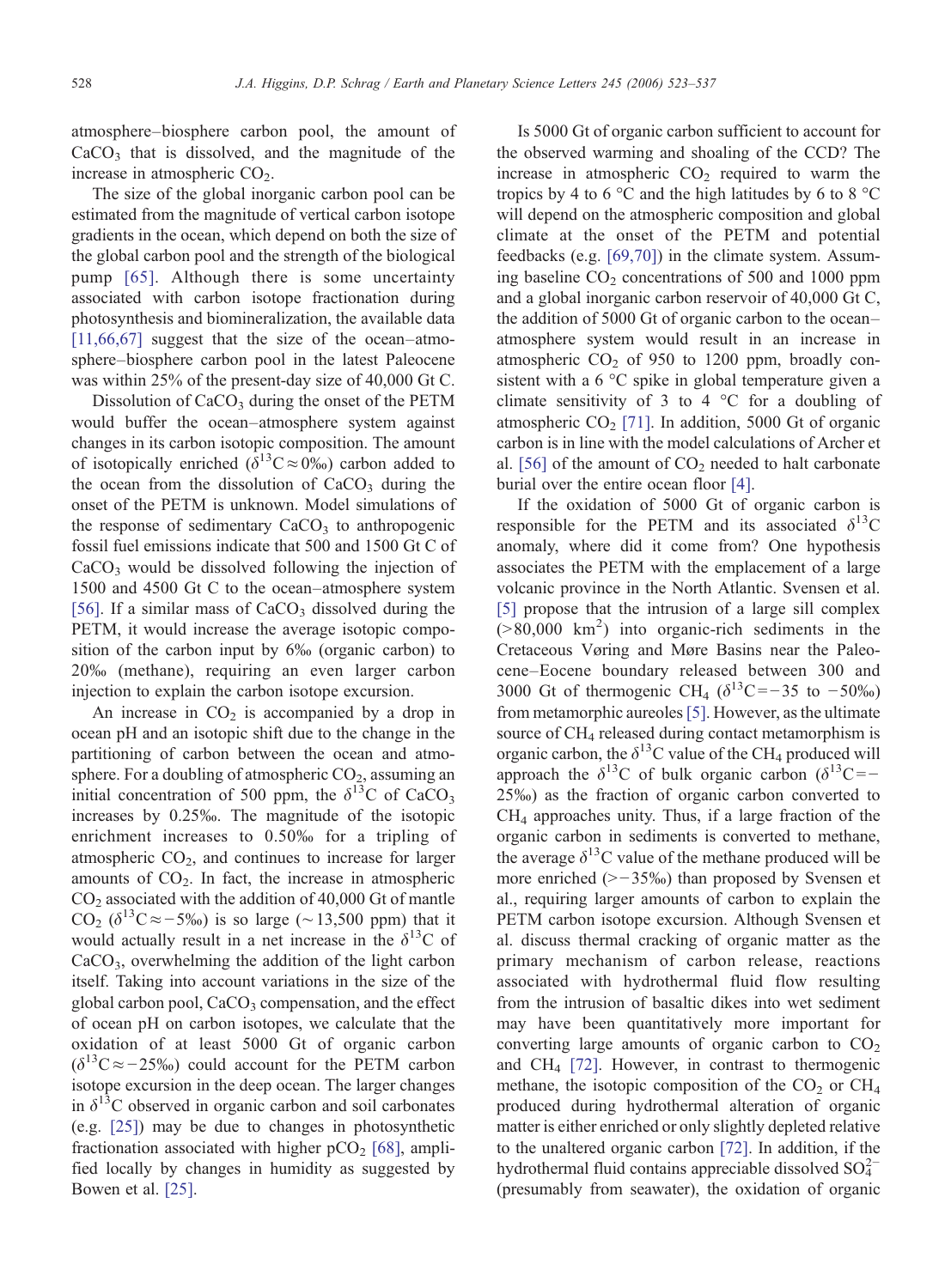matter to  $CO<sub>2</sub>$  via sulfate reduction could sequester a significant fraction of the carbon released in authigenic carbonates [\[73\]](#page-12-0).

Studies of the effects of igneous intrusion on organic carbon-rich sediments from a variety of settings do not show the large systematic depletions in organic carbon required to explain the PETM (50% to 90% over the entire contact aureole; [\[5\]\)](#page-10-0), although the intrusions are relatively thin  $[1 \text{ to } 15 \text{ m}; 74-77]$  $[1 \text{ to } 15 \text{ m}; 74-77]$  $[1 \text{ to } 15 \text{ m}; 74-77]$ . In addition, two samples collected within contact aureoles in drill core 6607/5-2 in the Vøring Basin [\[78\]](#page-12-0) contain 0.67 and 0.85 wt.% organic carbon, comparable to the values observed in the rest of the core  $(0.25 \text{ to } 1.5 \text{ wt.}\%)$ . Higher resolution sampling of the aureoles associated with the large sill complex in the Cretaceous Vøring and Møre Basins could easily test the plausibility of thermogenic carbon release as the sediments within these aureoles should be nearly void of organic carbon.

Perhaps the most difficult challenge for the volcanic sill hypothesis is to explain the short time interval for the drop in  $\delta^{13}$ C. If the intrusion of sills in the North Atlantic was responsible for the release of carbon at the PETM, then the emplacement of the sill complex and the thermogenic production of  $CH<sub>4</sub>$  and  $CO<sub>2</sub>$  were confined to 10 to 30 ky, with no significant carbon release during the ∼100 ky that followed. It seems unlikely that the injection of hot magma into wet sediment over such a large area and the generation of thousands of 100 to 300 m aureoles over the entire sill complex could occur in 10 to 30 ky with no additional carbon release before or after. Geochronological constraints on the ages of different sills in this region could test this aspect of the hypothesis.

An alternative hypothesis proposed by Kurtz et al. [\[6\]](#page-10-0) attributes the isotopic excursion at the PETM to a shift toward drier climates near the Paleocene–Eocene boundary that triggered rampant wildfires, resulting in the rapid oxidation of the extensive Paleocene peatlands and releasing 5000 Gt of  $^{12}$ C-enriched CO<sub>2</sub> to the ocean– atmosphere system [\[6\]](#page-10-0). The focus on peat as a large source of carbon is attractive because warm climates and large epicontinental seaways favored the development of extensive peatlands in the Paleocene [79–[81\]](#page-12-0). Increased burial of terrestrial organic carbon was probably important for the Paleocene carbon isotope maximum [\[6,67\].](#page-10-0) However, the conflagration hypothesis requires that Paleocene peatlands contained at least an order of magnitude more carbon than modern peat deposits (400 to 500 Gt C; [\[82\]](#page-12-0)) or three times the total modern terrestrial carbon reservoir (biomass+ soil; [\[83\]\)](#page-12-0), which makes it unlikely that peat could have been restricted to one geographic area.

The most significant challenge for the conflagration hypothesis to explain is why Paleocene peatlands would

burn all at once, and then only for 10 to 30 ky. Natural fires are a stochastic process that continually oxidize organic carbon on regional scales, so it is unclear what kind of event could cause a global conflagration of peat, presumably following a period of global fire suppression. The wide geographic distribution of Paleocene peatlands [\[79](#page-12-0)–81] suggest that an increase in aridity at all latitudes driven by some unknown climatic change prior to the onset of the PETM would be required to initiate such a conflagration [\[6\].](#page-10-0)

Another potential source for organic carbon oxidized during the onset of the PETM is the large ( $10^5$  to  $10^6$  km<sup>2</sup>), shallow epicontinental seaways that existed during the Mesozoic and early Cenozoic (Fig. 3). Paleoceanographic reconstructions indicate that these interior seaways were characterized by restricted circulation with periodic suboxic or anoxic conditions [\[84,85\]](#page-12-0) resulting in the accumulation of sediment rich in organic carbon (2 to  $>10$  wt.%; [86–[88\]\)](#page-12-0). Because so much organic carbon was buried in these shallow marine environments over millions of years, they represent a very large potential source of  $CO<sub>2</sub>$  to the ocean–atmosphere system. In addition, these epicontinental seas acted as a significant source of moisture for the continental interior, allowing for more extensive terrestrial wetlands. Many of the extensive coal and peat deposits found in the geologic record are associated with large epicontinental seas [\[89](#page-12-0)–91].

If epicontinental seaways were indeed the major source of carbon for the PETM, the challenge is to explain how 5000 Gt of organic carbon from a seaway could have been oxidized in 10 to 30 ky. Isolation of a seaway, followed by desiccation and bacterial respiration of the aerated organic matter is one possible mechanism. This requires both the termination of the connection between the seaway and the open ocean and modest rates of net evaporation (1 to 2 cm/y) in the continental interior.



Fig. 3. Reconstruction of epicontinental seas (light blue) from the mid-Paleocene (60 Ma) from [\[144\]](#page-14-0).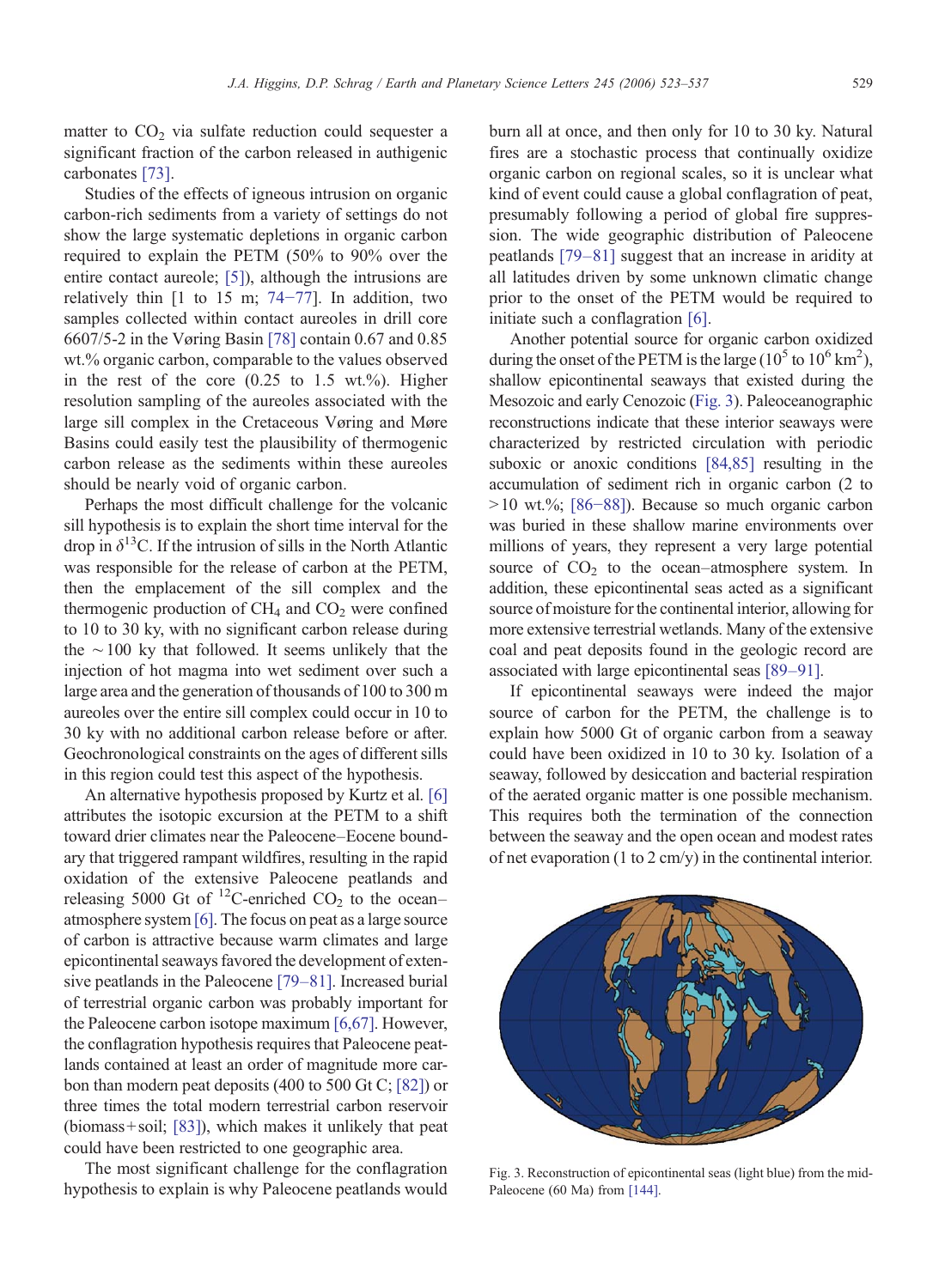Gradual marine regression  $(< 0.5$  m/ky) is not sufficient to expose an interior seaway because the 6 °C of warming associated with the PETM would result in a ∼5 m sealevel rise due to thermal expansion of seawater. However, if tectonic uplift of the seaway was fast enough to keep up with the thermally-driven transgression, the sudden isolation of a seaway from the open ocean could result in its rapid dessication if the epicontinental seas experienced net evaporative conditions. Terrestrial wetlands fed by moisture transported from the seaway would also dry up. Once dry, the relatively labile near-surface organic matter in both marine and near-shore terrestrial sediments would be subjected to oxidative weathering by microbial communities, as the organic-rich sediments would gradually be transformed into an organic-poor terrestrial soil. Assuming soil respiration rates comparable to modern (50 to 2000g C/m<sup>2</sup> yr; [\[92,93\]](#page-12-0)), the entire process of desiccation and oxidation could be accomplished within 10 to 30 ky, consistent with the PETM carbon isotope excursion.

In the ice-free climates of the early Cenozoic, the most likely mechanism for isolating an epicontinental seaway is tectonic uplift associated with volcanism or continental collision [94–[96\].](#page-12-0) The late Paleocene was a time with many such events that could have produced sufficient local uplift rates including rifting and flood basalt volcanism in the northeast Atlantic [\[97,98\],](#page-12-0) collision between India and Asia [\[99\]](#page-12-0) and the closing of the Neotethys in southern Eurasia [\[100\].](#page-12-0) Subaerial exposure of the continental shelf has occurred throughout Earth history, notably during sea-level falls associated with periodic Plio–Pleistocene glaciation (e.g. [\[101\]\)](#page-12-0). However, the oxidation of sedimentary organic carbon on the shelf will only drive an increase in the size of the global inorganic carbon reservoir if the nutrients associated with the organic carbon do not stimulate new biological productivity. This can be accomplished if the nutrients are either physically separated from the open ocean or present in a form that is relatively resistant to weathering (e.g. authigenic apatite; [\[102\]](#page-12-0)). For example, during glacial intervals, the rapid transfer of nutrients from exposed sediments on the continental shelf back to the open ocean enhances biological uptake of  $CO<sub>2</sub>$ , balancing the release of carbon from the weathering of organic carbon. In contrast, the exposure of a shallow seaway in the continental interior might prevent nutrients from weathering directly back into the ocean. In addition, as phosphorus remobilization and the formation of authigenic phosphorus minerals is enhanced in sediments with high organic carbon contents deposited under low oxygen bottom waters [\[103,104\]](#page-12-0), the

amount of bioavailable phosphorus released during organic carbon oxidation would be negligible.

The size of the epicontinental seaway needed to account for the oxidation of 5000 Gt of sedimentary organic carbon depends on the organic carbon content of the sediment, the depth of oxidation following subaerial exposure, and the fraction of the total sedimentary organic carbon that is oxidized. Following isolation, the water balance of the seaway and isostatic rebound associated with the removal of the overlying seawater will determine the depth to which the sediments are desiccated. In both terrestrial and marine systems, the exposure of sediments to oxygenated meteoric waters typically results in the rapid oxidation of between 40% and 90% of the total sedimentary organic carbon [\[105](#page-12-0)– [107\].](#page-12-0) In addition, organic carbon burial efficiency decreases exponentially with oxygen exposure time [\[108,109\]](#page-13-0). Assuming that  $>90\%$  of the sedimentary organic carbon is oxidized, we calculate that the desiccation of the upper 30 m of a  $\sim$  3 × 10<sup>6</sup> km<sup>2</sup> epicontinental sea with 5 wt.% organic carbon would add 5000 Gt C to the ocean–atmosphere system. A smaller seaway would be required if oxidation of associated organic-rich terrestrial sediments was an important source of  $CO<sub>2</sub>$ . An additional 1000 Gt C could be stored in 30 m thick peatlands covering  $\sim 0.4 \times 10^6$  km<sup>2</sup>.

Exposure of organic-rich shallow marine sediments to oxygenated meteoric waters would also result in the rapid oxidation of sedimentary sulfides (pyrite + organic sulfur). Subsequent reactions between the sulfuric acid released during sulfide oxidation and sedimentary carbonates would act as an additional source of  $CO<sub>2</sub>$ and alkalinity. Assuming a  $\delta^{13}$ C value of sedimentary CaCO<sub>3</sub> of ∼0‰, the CO<sub>2</sub> released from pyrite oxidation and CaCO<sub>3</sub> dissolution would increase the average  $\delta^{13}$ C of the carbon released during the exposure of an interior seaway. This would increase the amount of oxidized organic carbon needed to produce a 2.5‰ negative carbon isotope excursion by  $\sim$  500 Gt.

## 5. Testing the epicontinental seaway hypothesis

The desiccation of a large epicontinental seaway and the widespread oxidation of organic carbon should produce some distinct evidence in the sedimentary record. Perhaps the best recent analogue for the sedimentological features one might expect to find is the 2 to 4 m thick paleosol developed in marine sediments from the Yellow Sea during the last glacial sea-level lowstand [\[110\].](#page-13-0) The paleosol, characterized by abundant root traces and desiccation cracks, is strongly oxidized with abundant Fe/Mn oxides and low (∼0.3 wt.%) organic carbon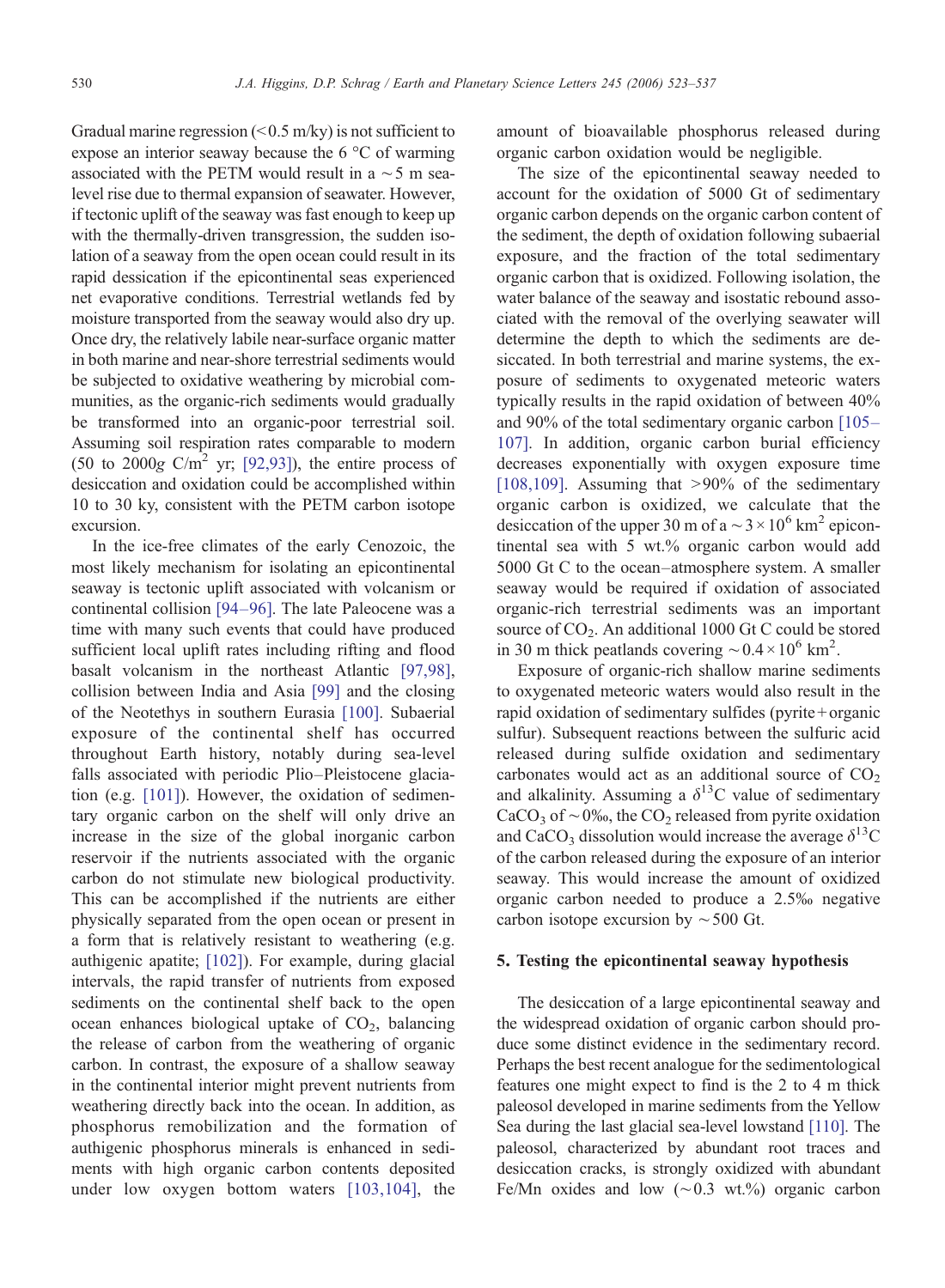contents [\[111\].](#page-13-0) Paleosols containing abundant terrestrial plant material and desiccation cracks and significantly less organic carbon  $(5 \text{ wt.})$ %) than the overlying sediment (10–20 wt.%), have also been reported from Pleistocene sediments of Lake Victoria [\[112\]](#page-13-0). If the desiccation of a large epicontinental seaway was the source of carbon for the PETM, similar textures should exist in Late Paleocene sediments of a large epicontinental seaway. Although these deposits are, to our knowledge, unknown from available records of the Paleocene– Eocene boundary, a number of locations merit consideration.

In the Late Paleocene, epicontinental seas covered large parts of Africa−Arabia [\[116\]](#page-13-0) and Eurasia [\[117\].](#page-13-0) Sedimentological and geochemical evidence from the North Sea [\[97,98\],](#page-12-0) Spain [\[113\]](#page-13-0), and both the northeastern [\[114\]](#page-13-0) and the southern [\[115\]](#page-13-0) Peri-Tethyan margin indicate a relative sea-level fall of tens of meters prior to the onset of the carbon isotope excursion consistent with the tectonic isolation of an epicontinental seaway in Eurasia or Africa. Uplift associated with continental breakup in the northeast Atlantic [\[97,98\]](#page-12-0) or the closing of the Neotethys in southern Eurasia [\[100\]](#page-12-0) is the most likely mechanism for the observed regressions.

Collision between India and Eurasia is another interesting possibility as the onset of collision is believed to have occurred near the Paleocene–Eocene boundary [118–[120\].](#page-13-0) Oxidation of organic-rich marine sediments uplifted by the India–Asia collision has previously been proposed to explain the 3–4‰ decline in  $\delta^{13}$ C over ∼5 My in the late Paleocene and Early Eocene [\[118\].](#page-13-0) In addition to providing a source of tectonic uplift, collision of India and Eurasia had dramatic consequences for ocean circulation and climate. Closure of the Neo-Tethys would have terminated deep equatorial ocean circulation between India and Asia, changing ocean circulation patterns and removing a significant source of moisture for the continental interior [\[118,121\]](#page-13-0).

## 6. The Messinian salinity crisis

The Messinian salinity crisis (MSC), a ∼600 ky interval of widespread evaporite deposition in the Mediterranean in the latest Miocene [\[122,123\]](#page-13-0) associated with a large  $(>1000 \text{ m})$  drop in water level and significant erosion of the continental margin [\[124\]](#page-13-0), indicates that the isolation and rapid desiccation of a large seaway is a physically realistic phenomenon. Importantly, the isolation of the Mediterranean is interpreted to have been driven primarily by tectonic processes and not changes in eustatic sea-level [\[123,125,126\].](#page-13-0)

In addition, estimates of the water balance in the Mediterranean during the MSC suggest that the time scale of desiccation following the complete isolation of the Mediterranean was extremely rapid with  $>1000$  m of sealevel fall in ∼5 ky [\[127,128\]](#page-13-0). However, available carbon and oxygen isotope records do not contain significant  $(0.5\%)$  negative excursions or abrupt warmings coeval with the Messinian salinity crisis, suggesting that desiccation of the Mediterranean was not accompanied by a large release of isotopically depleted  $CO<sub>2</sub>$  [129–[132\].](#page-13-0)

The lack of significant carbon release associated with the MSC may be due to differences in hypsometry between the Mediterranean basin and a large epicontinental seaway. Reconstructions of the Late Miocene Mediterranean suggest that basin depths were broadly similar to modern (average depth ∼1500 m; maximum depth  $>$  3000 m; [\[133\]\)](#page-13-0), whereas epicontinental seaways are typically tens to hundreds of meters deep. In the significantly deeper Mediterranean, more efficient oxidation in the water column would be expected to result in sediments with a lower average organic carbon wt.% than a comparably sized epicontinental seaway. Although organic carbon-rich sapropels are found in the Mediterranean in the interval prior to the onset of the MSC, they are typically thin (less than a meter) and contain 1– 5 wt.% organic carbon [\[134,135\].](#page-13-0) In addition, evidence from the Apennine foredeep [\[136,137\]](#page-13-0) and a reassessment of the evaporite evidence from Mediterranean DSDP cores [\[138\]](#page-13-0) suggest that the deep basins of the Mediterranean did not undergo complete desiccation. Incomplete desiccation would decrease the volume of sediments exposed to oxidation. Furthermore, weathering of nutrients released during the oxidation of sedimentary organic carbon should stimulate new biological productivity in the undesiccated deep basins, limiting  $CO<sub>2</sub>$ release. Finally, the extremely large volume of evaporites deposited during the MSC ( $\sim$  1 million km<sup>3</sup>; [[127](#page-13-0)]) may have acted as a physical barrier to oxygenated meteoric water, further reducing  $CO<sub>2</sub>$  production.

# 7. Multiple 'hyperthermal' events in the early Cenozoic

High-resolution studies of carbon and oxygen isotopes throughout the Paleocene and Eocene have revealed three additional hyperthermal events including the ELMO event (53 Ma; [\[139\]](#page-13-0)) and the  $X$  event (52 Ma; [\[140\]](#page-14-0)), both of which are associated with negative carbon isotope excursions similar to the PETM, although not as large. If these events share a common mechanism with the PETM, they provide a significant constraint on the source of isotopically depleted carbon as any hypothesis must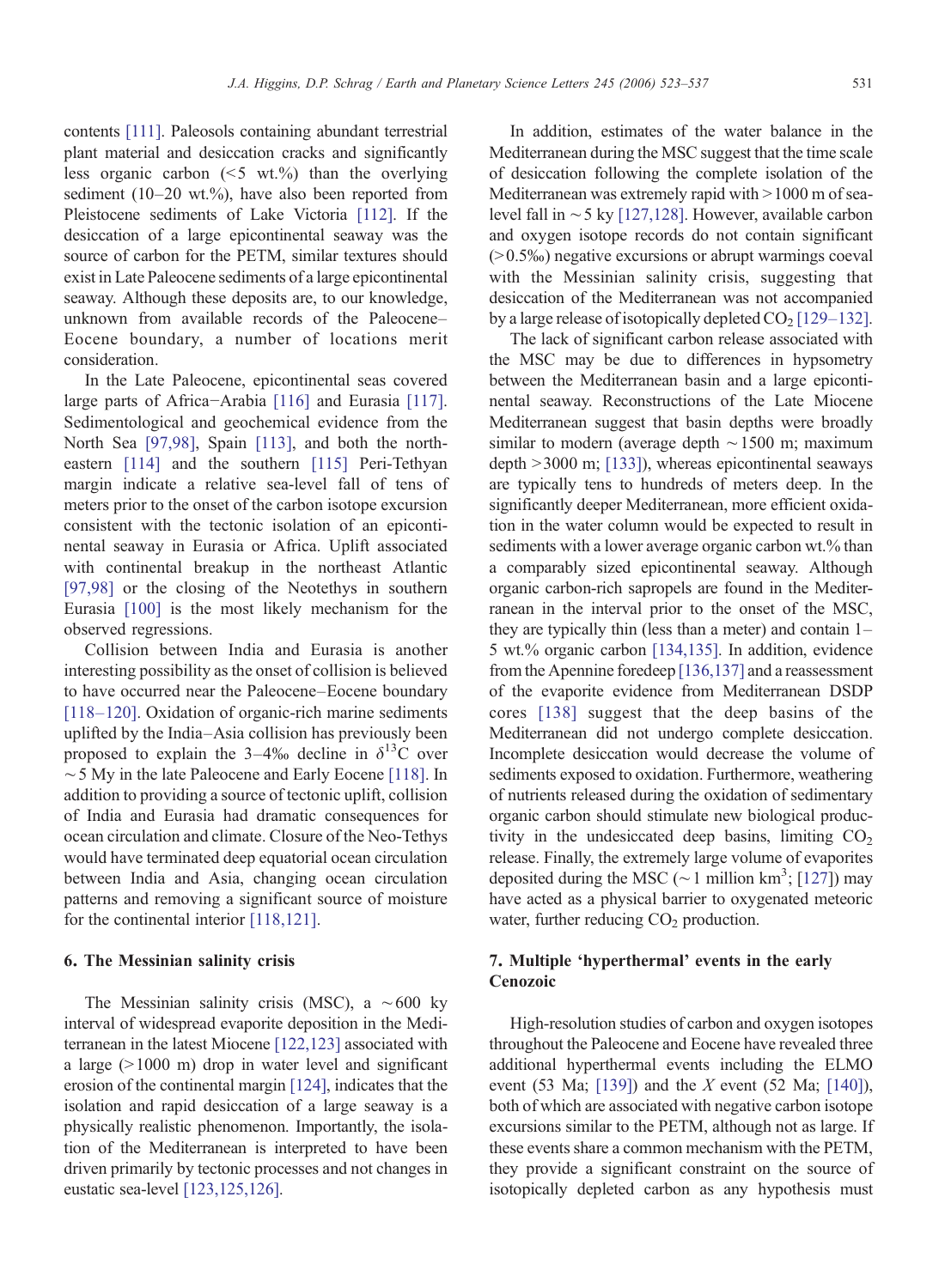<span id="page-9-0"></span>explain how to produce multiple, rapid events that are separated by millions of years. In addition, a hypothesis for the PETM should be able to explain why these events occurred in the warm climates of the Paleocene and Eocene but not during any other period in the Cenozoic. In the context of the methane hydrate hypothesis, multiple hyperthermal events require either a significantly larger hydrate reservoir than estimated for the Paleocene or extremely rapid recharge of the global methane hydrate reservoir as well as multiple triggers for hydrate release. For the igneous intrusion [\[5\]](#page-10-0) or conflagration [\[6\]](#page-10-0) hypotheses, this requires at least two discrete episodes of volcanism/global wildfires, each restricted to 10 to 30 ky. For the epicontinental seaway hypothesis, multiple carbon isotope excursions could be explained by either the desiccation of multiple seaways, or the repeated desiccation of a single seaway. As the final retreat of major epicontinental seaways around the world occurred during the Paleocene and Eocene, additional hyperthermal events like the PETM may be expected during periods of large epicontinental seas (e.g. the Cretaceous), but absent after the onset of Antarctic glaciation at the Eocene–Oligocene boundary.

#### 8. The PETM and anthropogenic climate change

The PETM represents one of the best natural analogues in the geologic record to the current rise in atmospheric  $CO<sub>2</sub>$  due to burning of fossil fuel. Unlike the PETM, the release of  $CO<sub>2</sub>$  from burning fossil fuel is so fast that the ocean cannot reach equilibrium with the atmosphere, creating a large rise in atmospheric  $CO<sub>2</sub>$  from a smaller total emission. Consequently, the main phase of the anthropogenic climate perturbation will not last as long as the PETM, as more than  $80\%$  of the  $CO<sub>2</sub>$  will eventually be taken up by the ocean over the next several thousand years. Another important difference is that the mean climate state was already quite warm in the Paleocene, and had been for tens of millions of years, so the PETM lacks climate feedbacks associated with land and sea ice, which may play a significant role in either delaying, suppressing, or amplifying the radiative effects of  $CO<sub>2</sub>$ .

The major lessons that can be learned from the PETM relate to climate sensitivity. The carbon isotope excursion at the PETM is consistent with as much as a tripling or perhaps a quadrupling of atmospheric  $CO<sub>2</sub>$ , associated with a global  $\Delta T$  of 6 °C, equivalent to a climate sensitivity of ∼4 °C per doubling of atmospheric CO<sub>2</sub>. This is on the high end of current estimates from GCMs [\[71\]](#page-11-0). In addition, the increase in tropical temperatures of 4 °C or more [2] contradicts the suggestions of a tropical thermostat [\[141\]](#page-14-0). Finally, the polar amplification of the warming observed during the PETM raises the concern

that GCMs used to predict climate over the next century may be underestimating polar temperature rise, as most of the polar amplification predicted for the next century is associated with ice feedbacks [\[142\].](#page-14-0)

One interesting feature of the PETM is that there were no mass extinctions aside from the benthic foraminifera, suggesting that ecological devastation from future climate change may not be as severe as some predictions. However, the gradual retreat of ice sheets and sea ice over the next few centuries represents an unprecedented experiment for modern ecosystems, placing extreme stress on cold-adapted plants and animals that did not exist in the warm world of the late Paleocene.

## 9. Conclusions

The dramatic climatic and geochemical changes observed during the PETM involve the oxidation of large amounts of sedimentary organic carbon. Potential mechanisms of carbon release include complete combustion of an extremely large terrestrial carbon pool, metamorphism associated with a large intrusive complex in the North Atlantic, and the desiccation of a major epicontinental seaway. Further research on the timing and duration of intrusive volcanism and the organic carbon content of the metamorphic aureoles, the size of the late Paleocene terrestrial carbon pool, and the depositional histories of early Cenozoic epicontinental seaways is needed to test these hypotheses. Regardless of the specific mechanism, the PETM is a natural analogue for increases in atmospheric  $CO<sub>2</sub>$  due to fossil fuel burning over the next century, and implies a relatively high climate sensitivity.

## Acknowledgements

We would like to thank Paul Koch, Jim Zachos, Paul Hoffman, Sasha Turchyn, Jon Wilson, and Julie Shoemaker for helpful discussions. This work was supported by Henry Mreck, the Merck Fund of the New York Community Trust, and the National Defense Science and Engineering Graduate (NDSEG) Fellowship Program.

### References

- [1] G.R. Dickens, J.R. O'Neil, D.K. Rea, R.M. Owen, Dissociation of oceanic methane hydrate as a cause of the carbon isotope excursion at the end of the Paleocene, Paleoceanography 10 (1995) 965–971.
- [2] J.C. Zachos, M.W. Wara, S. Bohaty, M.L. Delaney, M.R. Petrizzo, A. Brill, T.J. Bralower, I. Premoli-Silva, A transient rise in tropical sea surface temperature during the Paleocene– Eocene Thermal Maximum, Science 302 (2003) 1551–1554.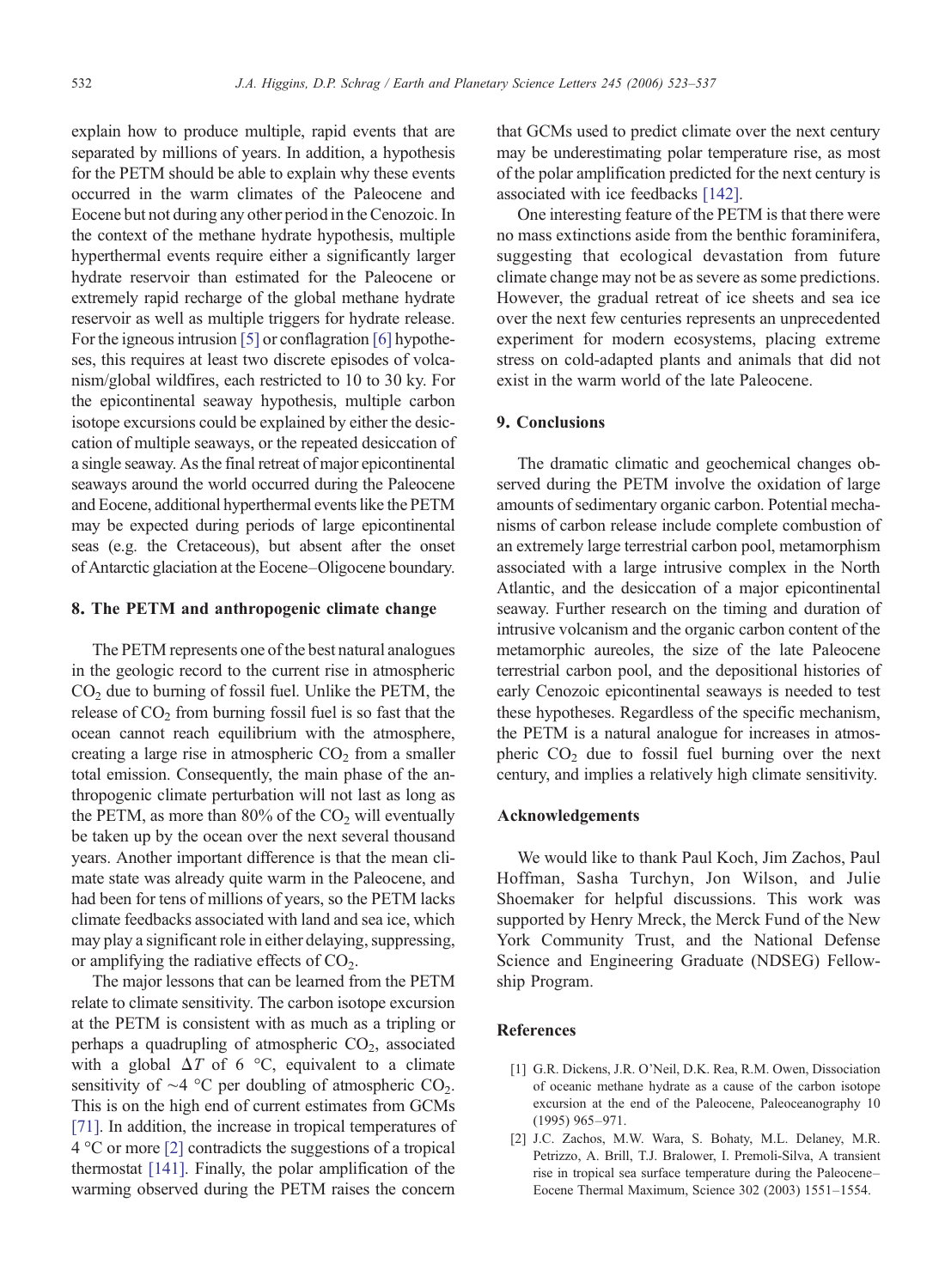- <span id="page-10-0"></span>[3] J.P. Kennett, L.D. Stott, Abrupt deep-sea warming, paleoceanographic changes and benthic extinctions at the end of the Paleocene, Nature 353 (1991) 225–228.
- [4] J.C. Zachos, U. Rohl, S.A. Schellenberg, D. Hodell, E. Thomas, A. Sluijs, C. Kelly, H. McCarren, D. Kroon, I. Raffi, L.J. Lourens, M. Nicolo, Rapid acidification of the ocean during the Paleocene–Eocene Thermal Maximum, Science 308 (2005) 1611–1615.
- [5] H. Svensen, S. Planke, A. Malthe-Sorenssen, B. Jamtveit, R. Myklebust, T.R. Eidem, S.S. Rey, Release of methane from a volcanic basin as a mechanism for initial Eocene global warming, Nature 429 (2004).
- [6] A.C. Kurtz, L.R. Kump, M.A. Arthur, J.C. Zachos, A. Paytan, Early Cenozoic decoupling of the global carbon and sulfur cycles, Paleoceanography 18 (2003).
- [7] U. Rohl, T.J. Bralower, R.D. Norris, G. Wefer, New chronology for the late Paleocene thermal maximum and its environmental implications, Geology 28 (2000) 927–930.
- [8] K.A. Farley, S.F. Eltgroth, An alternative age model for the Paleocene–Eocene thermal maximum using extraterrestrial 3He, Earth Planet. Sci. Lett. 208 (2003) 135–148.
- [9] A.K. Tripati, H. Elderfield, Abrupt hydrographic changes in the equatorial Pacific and subtropical Atlantic from foraminiferal Mg/Ca indicate greenhouse origin for the thermal maximum at the Paleocene–Eocene Boundary, Geochem., Geophys., Geosyst. 5 (2004) 1–11.
- [10] E. Thomas, N.J. Shackleton, in: R.O. Knox, R.M. Corfield, R.E. Dunay, (Eds), 247, Geological Society of London, London, 1996, pp. 481–496.
- [11] D.J. Thomas, J.C. Zachos, T.J. Bralower, E. Thomas, S. Bohaty, Warming the fuel for the fire: evidence for the thermal dissociation of methane hydrate during the Paleocene–Eocene thermal maximum, Geology 30 (2002) 1067–1070.
- [12] J.C. Zachos, K.C. Lohmann, J.C.G. Walker, S.W. Wise, Abrupt climate change and transient climates during the Paleogene: a marine perspective, J. Geol. 101 (1993) 191–213.
- [13] C. Robert, J.P. Kennett, Antarctic subtropical humid episode at the Paleocene–Eocene boundary: clay-mineral evidence, Geology 22 (1994) 211–214.
- [14] G. Ravizza, R.D. Norris, J. Blusztajn, M.-P. Aubry, An osmium isotope excursion associated with the late Paleocene thermal maximum: evidence of intensified chemical weathering, Paleoceanography 16 (2001) 155–163.
- [15] E.M. Crouch, G.R. Dickens, H. Brinkhuis, M.-P. Aubry, C.J. Hollis, K.M. Rogers, H. Visscher, The Apectodinium acme and terrestrial discharge during the Paleocene–Eocene thermal maximum: new palynological, geochemical, and calcareous nannoplankton observations at Tawanui, New Zealand, Palaeogeogr. Palaeoclimatol. Palaeoecol. 194 (2003) 387–403.
- [16] T.J. Bralower, Evidence of surface water oligotrophy during the Paleocene–Eocene thermal maximum: nannofossil assemblage data from Ocean Drilling Program Site 690, Maud Rise, Wedell Sea, Paleoceanography 17 (2002).
- [17] D.K. Pak, K.G. Miller, Paleocene to Eocene benthic foraminiferal isotopes and assemblages: implications for deep water circulation, Paleoceanography 7 (1992) 405–422.
- [18] E. Thomas, Biogeography of the late Paleocene benthic foraminiferal extinction, in: M.-P. Aubry, S. Lucas, W.A. Berggren (Eds.), Late Paleocene–Early Eocene Climatic and Biotic Events in the Marine and Terrestrial Records, Columbia University Press, New York, 1998, pp. 214–235.
- [19] S. Bains, R.M. Corfield, R.D. Norris, Mechanisms of climate warming at the end of the Paleocene, Science 285 (1999) 724–727.
- [20] T.J. Bralower, et al., Late Paleocene to Eocene paleoceanography of the equatorial Pacific Ocean: stable isotopes recorded at Ocean Drilling Program Site 865, Allison Guyot, Paleoceanography 10 (1995) 841–865.
- [21] M.-P. Bolle, A. Pardo, K.-U. Hinrich, T. Adatte, K. Von Salis, S. Burns, G. Keller, N. Muzylev, The Paleocene–Eocene transition in the marginal northeastern Tethys (Kazakhstan and Uzbekistan), Int. J. Earth Sci. 89 (2000) 390–414.
- [22] B. Schmitz, R.P. Speijer, M.-P. Aubry, Latest Paleocene benthic extinction event on the southern Tethyan shelf (Egypt): foraminiferal stable isotopic (d13C, d18O) records, Geology 24 (1996) 347–350.
- [23] P.L. Koch, J.C. Zachos, P.D. Gingerich, Correlation between isotope records in marine and continental carbon reservoirs near the Paleocene–Eocene boundary, Nature 358 (1992) 319–322.
- [24] G.J. Bowen, W.C. Clyde, P.L. Koch, S. Ting, J. Alroy, T. Tsubamoto, Y. Wang, Y. Wang, Mammalian dispersal at the Paleocene/Eocene boundary, Science 295 (2002) 2062–2064.
- [25] G.J. Bowen, D.J. Beerling, P.L. Koch, J.C. Zachos, T. Quattlebaum, A humid climate state during the Paleocene/Eocene thermal maximum, Nature 432 (2004) 495–499.
- [26] D.J. Thomas, T.J. Bralower, J.C. Zachos, New evidence for subtropical warming during the late Paleocene thermal maximum: stable isotopes from the Deep Sea Drilling Project Site 527, Walvis Ridge, Paleoceanography 14 (1999) 561–570.
- [27] G.R. Dickens, M.M. Castillo, J.C.G. Walker, A blast of gas in the latest Paleocene: simulating first-order effects of massive dissociation of oceanic methane hydrate, Geology 25 (1997) 259–262.
- [28] K.L. Bice, J. Marotzke, Could changing ocean circulation have destabilized methane hydrate at the Paleocene/Eocene boundary? Paleoceanography 17 (2002).
- [29] W. Xu, R.P. Lowell, E.T. Peltzer, Effect of seafloor temperature and pressure variations on methane flux from a gas hydrate layer: comparison between current and late Paleocene climate conditions, J. Geophys. Res. 106 (2001) 26413–26423.
- [30] R. Luff, K. Wallmann, Fluid flow, methane fluxes, carbonate precipitation and biogeochemical turnover in gas hydratebearing sediments at Hydrate Ridge, Cascadia Margin: numerical modeling and mass balances, Geochim. Cosmochim. Acta 67 (2003) 3403–3421.
- [31] C. Pierre, J.M. Rouchy, A. Gaudichert, Diagenesis in the gas hydrate sediments of the Blake Ridge: mineralogy and stable isotope compositions of the carbonate and sulfide minerals, in: C.K. Paull, R. Matsumoto, P.J. Wallace, W.P. Dillion (Eds.), Proceed Proceedings of the Ocean Drilling Program, Scientific Results, vol. 164, 2000, pp. 139–146.
- [32] M.E. Katz, B.S. Cramer, G.S. Mountain, S. Katz, K.G. Miller, Uncorking the bottle: what triggered the Paleocene/Eocene thermal maximum methane release? Paleoceanography 16 (2001) 549–562.
- [33] G.R. Dickens, The potential volume of oceanic methane hydrates with variable external conditions, Org. Geochem. 32 (2001) 1179–1193.
- [34] A.V. Milkov, Global estimates of hydrate hydrate-bound gas in marine sediments: how much is really out there? Earth-Sci. Rev. 66 (2004) 183–197.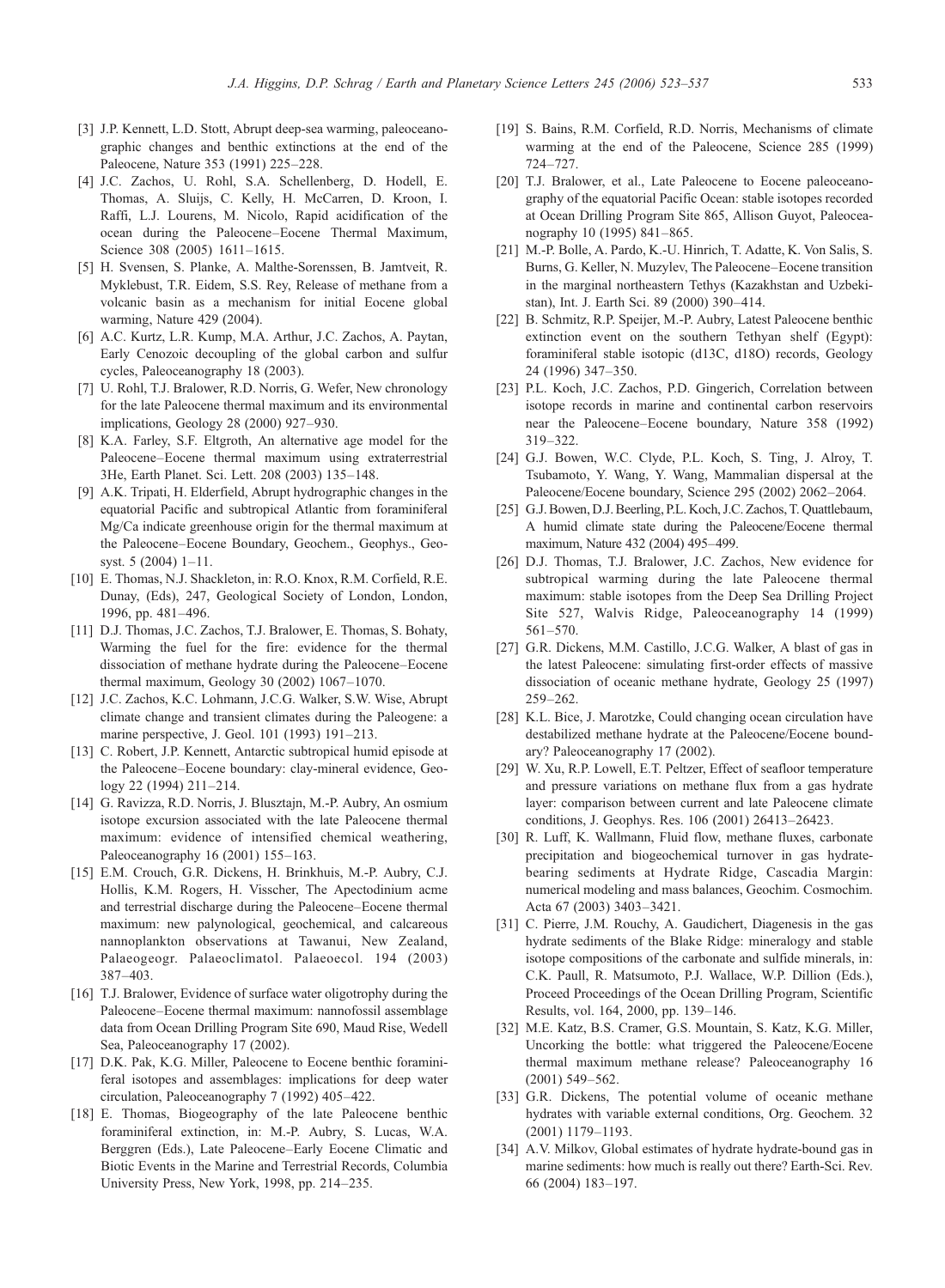- <span id="page-11-0"></span>[35] M. Maslin, N. Middelsen, C. Vilela, B. Haq, Sea-level and gashydrate controlled catastrophic sediment failures of the Amazon fan, Geology 26 (1998) 1107–1110.
- [36] K.A. Kvenvolden, Gas hydrates geological perspective and global change, Rev. Geophys. 31 (1993) 173–187.
- [37] B. Buffett, D. Archer, Global inventory of methane clathrate: sensitivity to changes in the deep ocean, Earth Planet. Sci. Lett. 227 (2004) 185–199.
- [38] M.K. Davie, B.A. Buffett, A numerical model for the formation of gas hydrate, below the seafloor, J. Geophys. Res. 106 (2001) 497–514.
- [39] K.A. Kvenvolden, A review of the geochemistry of methane in natural gas hydrate, Org. Geochem. 23 (1995) 997–1008.
- [40] J.J. Walsh, D.A. Dieterle, J.R. Pribble, Organic debris on the continental margins: a simulation analysis of source and fate, Deep-Sea Res. 38 (1991) 805–828.
- [41] J.J. Walsh, E.T. Premuzic, J.S. Gaffney, G.T. Rowe, G. Harbottle, R.W. Stoenner, W.L. Balsam, P.R. Betzer, S.A. Mackoll, Organic storage of  $CO<sub>2</sub>$  on the continental slope off the mid-Atlantic bight, the southeastern Bering Sea, and the Peru coast, Deep-Sea Res. 32 (1985) 853–883.
- [42] J.H. Martin, G.A. Knauer, D.M. Karl, W.W. Broenkow, VERTEX: carbon cycling in the NE Pacific, Deep-Sea Res., A, Oceanogr. Res. Pap. 34 (1987) 267–285.
- [43] C.R. Scotese, J. Golonka, Paleogeographic Atlas, University of Texas, Arlington, 1992, 34 pp.
- [44] M. Prather, R. Derwent, D. Enhalt, P. Fraser, E. Sanjueza, X. Zhou, Other tracer gases and atmospheric chemistry, in: J.T.e.a. Houghton (Ed.), Climate Change, 1994, Cambridge University Press, Cambridge, UK, 1995, pp. 73–126.
- [45] G.A. Schmidt, D.T. Shindell, Atmospheric composition, radiative forcing, and climate change as a consequence of a massive methane release from gas hydrates, Paleoceanography 18 (2003).
- [46] D. Archer, H. Kheshgi, E. Maier-Reimer, Multiple time scales for neutralization of fossil fuel CO2, Geophys. Res. Lett. 24 (1997) 405–408.
- [47] A. Sinha, L.D. Stott, New atmospheric  $pCO<sub>2</sub>$  estimates from paleosols during the late Paleocene early Eocene global warming interval, Glob. Planet. 9 (1994) 297–307.
- [48] D.L. Royer, S.L. Wing, D.J. Beerling, D.W. Jolley, P.L. Koch, L.J. Hickey, R.A. Berner, Paleobotanical evidence for near present present-day levels of atmospheric CO2 during part of the Tertiary, Science 292 (2001) 2310–2313.
- [49] P.N. Pearson, M.R. Palmer, Atmospheric carbon dioxide concentrations over the past 60 million years, Nature 406 (2001) 695–699.
- [50] T.J. Bralower, D.J. Thomas, J.C. Zachos, M.M. Hirschmann, U. Rohl, H. Sigurdsson, E. Thomas, D.L. Whitney, Highresolution records of the late Paleocene thermal maximum and circum circum-Caribbean volcanism: is there a causal link? Geology 25 (1997) 963–966.
- [51] K. Kaiho, T. Arinobu, R. Ishiwatari, H.E.G. Morgans, H. Okada, N. Takeda, K. Tazaki, G. Zhou, Y. Kajiwara, R. Matsumoto, A. Hirai, N. Niitsuma, H. Wada, Latest Paleocene benthic foraminiferal extinction and environmental changes at Tawanui, New Zealand, Paleoceanography 11 (1996) 447–465.
- [52] D.M. Sigman, D.C. McCorkle, W.R. Martin, The calcite lysocline as a constraint on glacial/interglacial low-latitude production changes, Glob. Biogeochem. Cycles 12 (1998) 409–427.
- [53] R.S. Keir, On the late Pleistocene ocean geochemistry and circulation, Paleoceanography 3 (1988) 413–445.
- [54] D. Archer, E. Maier-Raimer, Effect of deep-sea sedimentary calcite preservation on atmospheric  $CO<sub>2</sub>$  concentration, Nature 367 (1994) 260–263.
- [55] D. Archer, An atlas of the distribution of calcium carbonate in sediments of the deep sea, Glob. Biogeochem. Cycles 10 (1996) 159–174.
- [56] D. Archer, H. Kheshgi, E. Maier-Reimer, Dynamics of fossil fuel  $CO<sub>2</sub>$  neutralization by marine  $CaCO<sub>3</sub>$ , Glob. Biogeochem. Cycles 12 (1998) 259–276.
- [57] S.S. Party, Leg 198, in: T.J. Bralower, S.I. Premoli, M.J. Malone (Eds.), Proceedings of the Ocean Drilling Program Initial Reports, 2002.
- [58] C.K. Paull, R. Matsumoto, P.J. Wallace, Proceedings of the Ocean Drilling Program, Initial Reports, vol. 164, 1996.
- [59] A.M. Trehu, G. Bohrmann, F.R. Rack, Proceedings of the Ocean Drilling Program, Initial Reports, vol. 204, 2003.
- [60] C.K. Paull, T.D. Lorenson, W.S. Borowski, W. Ussler III, K. Olsen, N.M. Rodriguez, Isotopic composition of CH4, CO2 species and sedimentary organic matter within samples from the Blake Ridge: gas source implications, Proceedings of the Ocean Drilling Program, Scientific Results, vol. 164, 2000, pp. 67–78.
- [61] R.W. Murray, R. Wigley, Interstitial water chemistry of deeply buried sediments from the Southwest African Margin: a preliminary synthesis of results from Leg 175, Proceedings of the Ocean Drilling Program, Initial Reports, vol. 175, 1998, pp. 547–553.
- [62] J.I. Hedges, R.G. Keil, Sedimentary organic matter preservation: an assessment and speculative synthesis, Mar. Chem. 49 (1995) 81–115.
- [63] D.E. Buckley, R.E. Cranston, Early diagenesis in deep sea turbidites: the imprint of paleo-oxidation zones, Geochim. Cosmochim. Acta 52 (1988) 2925–2939.
- [64] J. Thomson, S. Coley, N.C. Higgs, D.J. Hydes, T.R.S. Wilson, J. Sorenson, Geol. Soc. Spec. Publ. 31 (1987) 167–177.
- [65] P.M. Kroopnick, The distribution of C-13 and total  $CO<sub>2</sub>$  in the world oceans, Deep-Sea Res., A, Ocean Oceanogr. Res. Pap. 32 (1985) 57–84.
- [66] F. Quillevere, M.-P. Aubry, R.D. Norris, W.A. Berggren, Paleocene oceanography of the eastern subtropical Indian Ocean: an integrated magnetobiostratigraphic and stable isotope study of ODP Hole 716B (Wombat Pl Plateau), Palaeogeogr. Palaeoclimatol. Palaeoecol. 184 (2002) 371–405.
- [67] R.M. Corfield, J.E. Cartildge, Oceanographic and climatic implications of the Paleocene carbon isotope maximum, Terra Nova 4 (1992) 443–455.
- [68] G.D. Farquhar, J.R. Ehleringe Ehleringer, K.T. Hubick, Carbon isotope discrimination and photosynthesis, Annu. Rev. Plant Physiol. Plant Mol. Biol. 40 (1989) 503–537.
- [69] D.B. Kirk-Davidoff, D.P. Schrag, J.G. Anderson, On the feedback of stratospheric clouds on polar climate, Geophys. Res. Lett. 29 (2002) 1–4.
- [70] L.C. Sloan, D. Pollard, Polar stratospheric clouds: a high latitude warming mechanism in an ancient greenhouse world, Geophys. Res. Lett. 25 (1998) 3517–3520.
- [71] IPCC, Climate change 2001, The Scientific Basis, 2001.
- [72] J.S. Seewald, W.E. Seyfried, W.C. Shanks III, Variations in the chemical and stable isotope composition of carbon and sulfur species during organic organic-rich sediment alteration: an experimental and theoretical study of hydrothermal act activity at Guaymas Basin, Gulf of California, Geochim. Cosmochim. Acta 58 (1994) 5065–5082.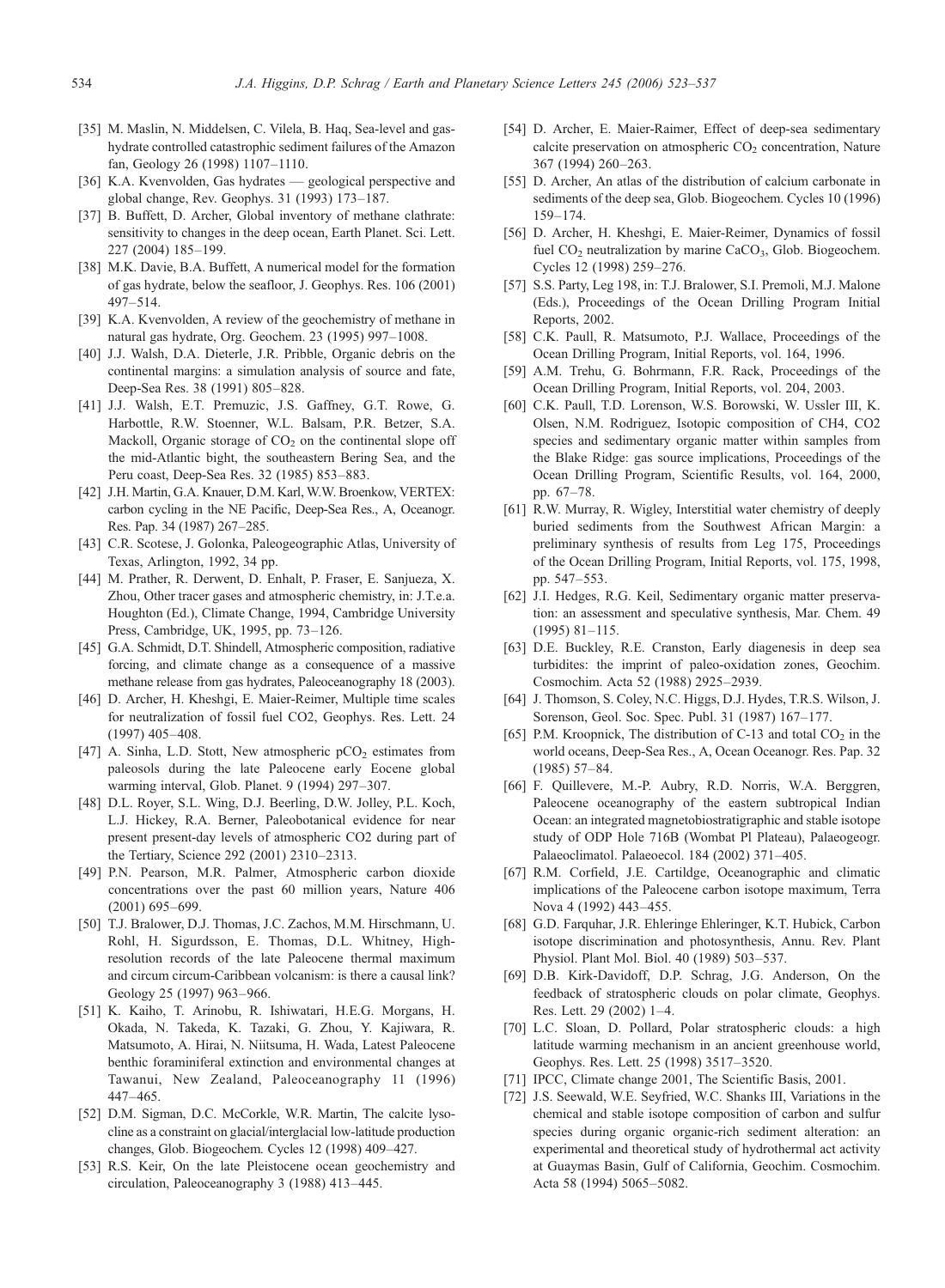- <span id="page-12-0"></span>[73] R. Raiswell, O.J. Fisher, Rates of carbonate cementation associated with sulfate reduction in DSDP/ODP sediments: implications for the formation of concretions, Chem. Geol. 211 (2004) 71–85.
- [74] B.R.T. Simoneit, S. Brenner, K.E. Peters, I.R. Kaplan, Thermal alteration of Cretaceous black shale by diabase intrusions in the Eastern Atlantic II. Effects on bitumen and kerogen, Geochim. Cosmochim. Acta 45 (1981) 1581–1602.
- [75] J.L. Clayton, N.H. Bostick, Temperature effects on kerogen and on molecular and isotopic composition of organic matter in the Pierre Shale near an igneous dike, Org. Geochem. 10 (1986) 135–143.
- [76] J.D. Saxby, L.C. Stephenson, Effect of an igneous intrusion on an oil shale at Rundle (Australia), Chem. Geol. 63 (1987) 1–16.
- [77] S.C. George, Effect of igneous intrusion on the organic geochemistry of a siltstone and an oil shale horizon in the Midland Valley of Scotland, Org. Geochem. 18 (1992) 705–723.
- [78] M.A. Bastow, Petroleum Geochemical Analysis of the Interval 1240 m to 4680 m in the Esso Norge 6607/5-2 well, Offshore Mid-Norway, Esso Norge, 1992.
- [79] M.S. Ellis, G.L. Gunther, A.M. Ochs, S.B. Robers, E.M. Wilde, J.H. Schuenemeyer, H.C. Power, G.D. Stricker, D. Blake, Coal resources, Powder River basin, U. S. Geol. Surv. Prof. Pap. P 1625-A (1999).
- [80] P.J. Crosdale, A.P. Sorokin, K.J. Woolfe, D.I.M. Macdonald, Internite-rich Tertiary coals from the Zeya-Bureya Basin, far eastern Russia, Int. J. Coal Geol. 51 (2002) 215–235.
- [81] A. Jaleel, G.S. Alam, S.A.A. Shah, Coal resources of Thar, Sindh, Pakistan, Geol. Sur. Pak. 110 (1999) 1–59.
- [82] E. Maltby, P. Immirzi, Carbon dynamics in peatlands and other wetland soils. Regional and global perspectives, Chemosphere 27 (1993) 999–1023.
- [83] N.H. Batjes, Total carbon and nitrogen in the soils of the world, Eur. J. Soil Sci. 47 (1996) 151–163.
- [84] R. Slingerland, L.R. Kump, M.A. Arthur, P.J. Fawcett, B.B. Sageman, E.J. Barron, Estuarine circulation in the Turonian Western Interior seaway of North America, Geol. Soc. Amer. Bull. 108 (1996) 941–952.
- [85] C.G. Fisher, M.A. Arthur, Water mass character characteristics in the Cenomanian U.S. Western Interior seaway as indicated by stable isotopes of calcareous organisms, Palaeogeogr. Palaeoclimatol. Palaeoecol. 188 (2002) 189–213.
- [86] C.J. Schroder-Adam, S.L. Cumbaa, J. Bloch, D.A. Leckie, J. Craig, S.A.S. El-Dein, D.J.H.A.E. Simons, F. Kenig, Late Cretaceous (Cenomanian to Campanian) paleoenvironmental history of the Eastern Canadian margin of the Western Interior Seaway: bonebeds and anoxic events, Palaeogeogr. Palaeoclimatol. Palaeoecol. 170 (2001) 261–289.
- [87] A. Riboulleau, F. Baudin, J.-F. Deconinck, S. Derenne, C. Largeau, N. Tribovillard, Depositional conditions and organic matter preservation pathways in an epicontinental environment: the Upper Jurassic Kashpir Oil Shales (Volga Basin, Russia), Palaeogeogr. Palaeoclimatol. Palaeoecol. (2003) 1–27.
- [88] S.M. Rimmer, J.A. Thompson, S.A. Goodnight, T.L. Robl, Multiple controls on the preservation of organic matter in Devonian–Mississippian marine black shales: geochemical and petrographic evidence, Palaeogeogr. Palaeoclimatol. Palaeoecol. 215 (2004) 125–154.
- [89] L.N.R. Roberts, M.A. Kirschbaum, Paleogeography of the Late Cretaceous of the western interior of middle North America: coal distribution and sediment accumulation, U. S. Geol. Surv. Prof. Pap. 1561 (1995).
- [90] R. Zhong, Z.M. Fu, The relationship between the distribution of thick coal belts and the Late Carboniferous early Permian

marine transgression–regression in the North China Platform, Acta Geol. Sin. 72 (1998) 114–120.

- [91] A.M. Ziegler, P.M. Rees, S.V. Naugolnykh, The Early Permian floras of Prince Edward Island, Canada: differentiation global from local effects of climate change, Can. J. Earth Sci. 39 (2002) 223–238.
- [92] W.C. Oechel, G.L. Vourlitis, S.J. Hastings, R.C. Zulueta, L. Hinzman, D. Kane, Acclimation of ecosystem  $CO<sub>2</sub>$  exchange in the Alaskan Arctic in response to decadal climate warming, Nature 406 (2000) 978–981.
- [93] L. Melling, R. Hatano, K. Joo Goh, Soil CO2 flux from three ecosystems in tropical peatland of Sarawak, Malaysia, Tellus 57B (2005) 1–11.
- [94] J.C. Behrendt, A. Cooper, Evidence of rapid Cenozoic uplift of the shoulder escarpment of the Cenozoic West Antarctic rift system and speculation on possible climate forcing, Geology 19 (1991) 315–319.
- [95] M.T. Benjamin, N.M. Johnson, C.W. Naeser, Recent rapid uplift in the Bolivian Andes: evidence from fission-track dating, Geology 15 (1987) 680–683.
- [96] J. Lave, J.P. Avouac, Fluvial incision and tectonic uplift across the Himalayas of central Nepal, J. Geophys. Res. 106 (2001) 26561–26591.
- [97] R.W.O.B. Knox, Correlation of the early Paleogene in northwest Europe: an overview, in: R.W.O.B. Knox, R.M. Corfield, R.E. Dunay (Eds.), Geological Society Special Publication, vol. 101, The Geological Society, London, 1996, pp. 1–17.
- [98] R.W.O.B. Knox, The tectonic and volcanic history of the North Atlantic region during the Paleocene–Eocene transition: implications for NW European and global biotic events, in: M.-P. Aubry, S. Lucas, W.A. Berggren (Eds.), Late Paleocene– Early Eocene Climatic and Biotic Events in the Marine and Terrestrial Records, Columbia University Press, New York, 1998, pp. 91–100.
- [99] A. Yin, T.M. Harrison, Geologic evolution of the Himalayan– Tibetan orogen, Annu. Rev. Earth Planet. Sci. 28 (2000) 211–280.
- [100] J. Golonka, Plate tectonic evolution of the southern margin of Eurasia in the Mesozoic and Cenozoic, Tectonophysics 381 (2004) 235–273.
- [101] W.S. Broecker, Ocean chemistry during glacial time, Geochim. Cosmochim. Acta 46 (1982) 1689–1705.
- [102] M.W. Guidry, F.T. Mackenzie, Experimental study of igneous and sedimentary apatite dissolution: control of pH, distance from equilibrium, and temperature on dissolution rates, Geochim. Cosmochim. Acta 67 (2003) 2949–2963.
- [103] L.D. Anderson, M.L. Delaney, K.L. Faul, Carbon to phosphorus ratios in sediments: implications for nutrient cycling, Glob. Biogeochem. Cycles 15 (2001) 65–79.
- [104] P. Van Cappellen, E.D. Ingall, Redox stabilization of the atmosphere and oceans by phosphorus-limited marine productivity, Science 271 (1996) 493–496.
- [105] C.-J. De Groot, C.V. Wijck, The impact of desiccation of a freshwater march (Garcines Nord, Camargue, France) on sediment–water–vegetation interactions, Hydrobiologia 252 (1993) 83–94.
- [106] A. Jokic, J.N. Cutler, E. Ponomarenko, G. Van der Kamp, D.W. Anderson, Organic carbon and sulfur compounds in wetland soils: insights on structure and transformation processes using K-edge XANES and NMR spectroscopy, Geochim. Cosmochim. Acta 67 (2003) 2585–2597.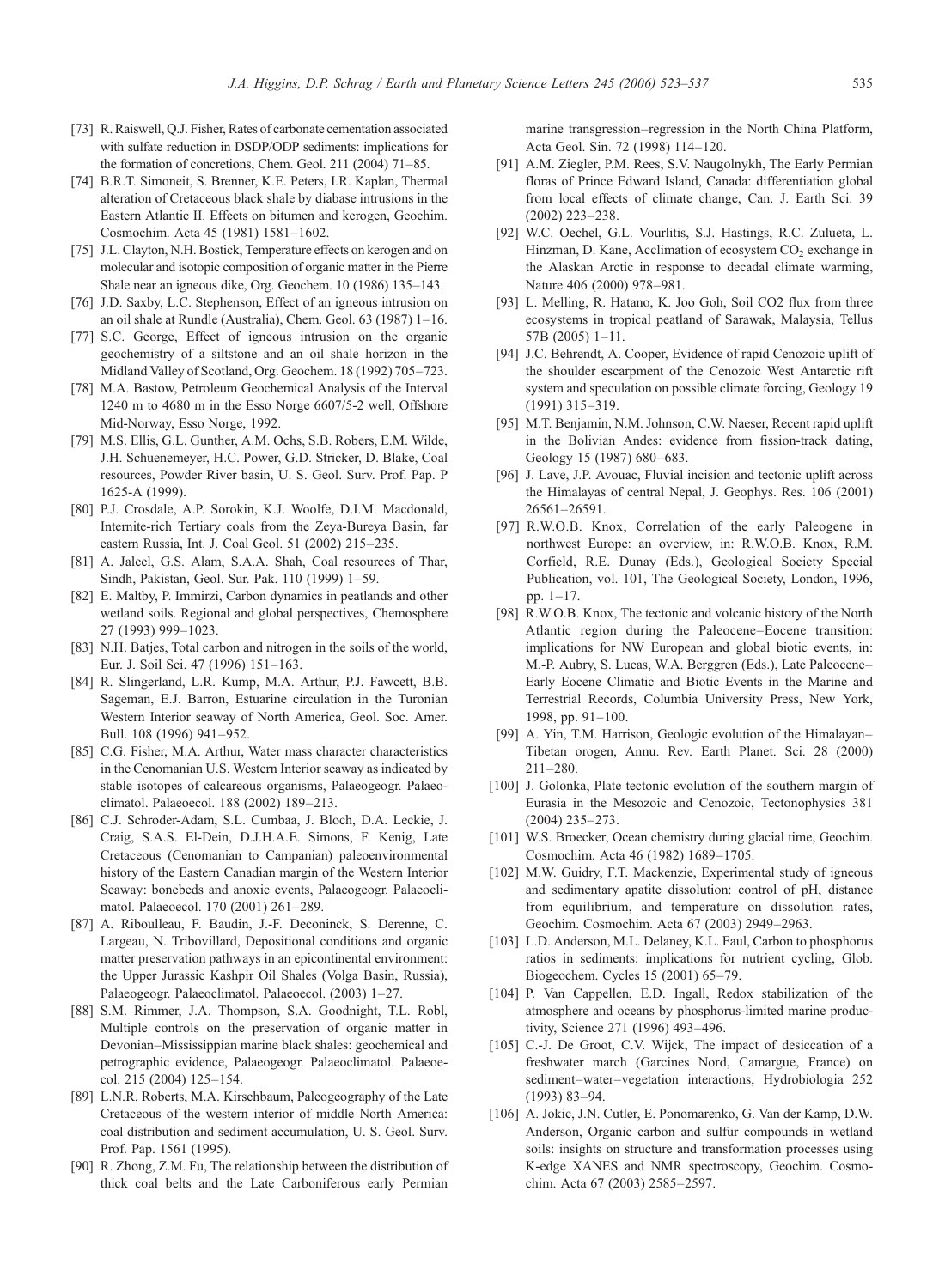- <span id="page-13-0"></span>[107] L. Moodley, J.J. Middelburg, P.M.J. Herman, G.J. de Lange, Oxygenation and organic-matter preservation in marine sediments: direct experimental evidence from ancient organic carbon-rich deposits, Geology 33 (2005) 889–892.
- [108] H.E. Hartnett, R.G. Keil, J.I. Hedges, A.H. Devol, Influence of oxygen exposure time on organic carbon preservation in continental margin sediments, Nature 391 (1998) 572–574.
- [109] J.I. Hedges, F.S. Hu, A.H. Devol, H.E. Hartnett, E. Tsamakis, R.G. Keil, Sedimentary organic matter preservation: an assessment and speculative synthesis, Am. J. Sci. 299 (1999) 529–555.
- [110] D.I. Lim, H.S. Jung, B.O. Kim, J.Y. Choi, H.N. Kim, A buried paleosol and late Pleistocene unconformity in coastal deposits of the eastern Yellow Sea, East Asia, Quat. Int. 121 (2004) 109–118.
- [111] K. Choi, Pedogenesis of late Quaternary deposits, northern Kyonggi Bay, Korea: implications for relative sea-level change and regional stratigraphic correlation, Palaeogeogr. palaeoclimatol. palaeoecol. 220 (2005) 387–404.
- [112] M.R. Talbot, T. Laerdal, The Late Pleistocene–Holocene paleolimnology of Lake Victoria, East Africa, based upon elemental and isotopic analyses of sedimentary organic matter, J. Paleolimnol. 23 (2000) 141–164.
- [113] B. Schmitz, V. Pujalte, K. Nunez-Betelu, Climate and sea-level perturbations during the Initial Eocene Thermal Maximum: evidence from siliciclastic units in the Basqu Basque Basin (Ermua, Zamaia, and Trabakua Pass) northern Spain, Palaeogeogr. Palaeoclimatol. Palaeoecol. 165 (2001) 299–320.
- [114] Y.O. Gavrilov, L.A. Kodina, I.Y. Lubchenko, N.G. Muzylov, The Late Paleocene anoxic event in epicontinental seas of Peri Peri-Tethys and formation of the sapropelite unit: sedimentology and geochemistry, Lithol. Miner. Resour. 32 (1997) 492–517.
- [115] R.P. Speijer, T. Wagner, Sea-level changes and black shales associated with the late Paleocene thermal maximum: organicgeochemical and micropaleontologic evidence from the southern Tethyan margin (Egypt–Israel), Geol. Soc. Amer. Spec. Pap. 356 (2002) 533–549.
- [116] R.A. Reyment, Biogeography of the Saharan Cretaceous and Paleocene epicontinental transgressions, Cretac. Res. 1 (1980) 299–327.
- [117] M.A. Akhmetiev, V.N. Beniamovski, Paleocene and Eocene of Western Eurasia (Russian Sector) — stratigraphy, paleogeography, and climate, Neues Jahrb. Geol. Palaontol. Abh. 234 (2005) 137–181.
- [118] R.A. Beck, A. Sinha, D.W. Burbank, W.J. Sercombe, A.M. Khan, Climatic, oceanographic, and isotopic consequences of the Paleocene India–Asia collision, in: M.-P. Aubry, S. Lucas, W.A. Berggren (Eds.), Late Paleocene–Early Eocene Climatic and Biotic Events in the Marine and Terrestrial Records, Columbia University Press, New York, 1998, pp. 103–117.
- [119] S. Guillot, E. Garzanti, D. Baratoux, D. Marquer, G. Maheo, J. Sigoyer, Reconstructing the total shortening history of the NW Himalaya, Geochem., Geophys., Geosyst. 4 (2003).
- [120] W.C. Clyde, I.H. Khan, P.D. Gingerich, Stratigraphic response and mammalian dispersal during initial India–Asia collision: evidence from the Ghazij Formation, Balochistan, Pakistan, Geology 31 (2003) 1097–1100.
- [121] E. Garzanti, A. Baud, G. Mascle, Sedimentary record of the northward flight of India and its collision with Eurasia (Ladakh Himalaya, India), Geodin. Acta 1 (1987) 297–312.
- [122] K.J. Hsu, W.B.F. Ryan, M.B. Cita, Late Miocene desiccation of the Mediterranean, Nature 242 (1973) 240–244.
- [123] W. Krijgsman, F.J. Hilgen, I. Raffi, F.J. Sierro, D.S. Wilson, Chronology, causes and progression of the Messinian salinity crisis, Nature 400 (1999) 652–655.
- [124] W.B.F. Ryan, M.B. Cita, The nature and distribution of Messinian erosional surfaces — indicators of a severalkilometer-deep Mediterranean in the Miocene, Mar. Geol. 27 (1978) 193–203.
- [125] R. Weijermars, Neogene tectonics in the Western Mediterranean may have caused the Messinian Salinity Crisis and an associated glacial event, Tectonophysics 148 (1988) 211–219.
- [126] S. Duggen, K. Hoernle, P. van den Bogaard, L. Rupke, J. Phipps Morgan, Deep roots of the Messinian salinity crisis, Nature 422 (2003) 602–606.
- [127] W. Krijgsman, P.T. Meijer, A quantitative analysis of the desiccation and re-filling of the Mediterranean during the Messinian Salinity Crisis, Earth Planet. Sci. Lett. 240 (2005) 510–520.
- [128] P.L. Blanc, Of sills and straits: a quantitative assessment of the Messinian Salinity Crisis, Deep-Sea Res. 47 (2000) 1429–1460.
- [129] K. Billups, Late Miocene through early Pliocene deep water circulation and climate change viewed from the sub-Antarctic South Atlantic, Palaeogeogr. Palaeoclimatol. Palaeoecol. 185 (2002) 287–307.
- [130] N.J. Shackleton, M.A. Hall, The Late Miocene stable isotope record, Site 926, Proceedings of the Ocean Drilling Program, Scientific Results, vol. 154, 1997, pp. 367–373.
- [131] D.A. Hodell, J.H. Curtis, F.J. Sierro, M.E. Raymo, Correlation of late Miocene to early Pliocene sequences between the Mediterranean and North Atlantic, Paleoceanography 16 (2001) 164–178.
- [132] T. Bickert, G.H. Haug, R. Tiedemann, Late Neogene benthic stable isotope record of ocean drilling program site 999: implications for Caribbean paleoceanography, organic carbon burial, and the Messinian salinity crisis, Paleoceanography 19 (2004), [doi:10.1029/2002PA000799.](http://dx.doi.org/10.1029/2002PA000799)
- [133] P.T. Meijer, R. Slingerland, M.J.R. Wortel, Tectonic control on past circulation of the Mediterranean Sea: a model study of the Late Miocene, Paleoceanography 19 (2004), [doi:10.1029/](http://dx.doi.org/10.1029/2003PA000956) 2003PA000956.
- [134] W.D. Nesteroff, Petrography and mineralogy of sapropels, Initial Reports of the Deep Sea Drilling Project, vol. 13, 1973, pp. 713–720.
- [135] R.B. Kidd, M.B. Cita, W.B.F. Ryan, Stratigraphy of Eastern Mediterranean sapropel sequences recovered during DSDP Leg 42A and their paleoenvironmental significance, Initial Reports of the Deep Sea Drilling Project, vol. 42, 1978, pp. 421–444.
- [136] V. Manzi, S. Lugli, F. Lucchi, M. Roveri, Deep-water clastic evaporites deposition in the Messinian Adriatic foredeep (northern Apennines, Italy): did the Mediterranean ever dry out? Sedimentology 52 (2005) 875–902.
- [137] M. Roveri, M.A. Bassetti, F.R. Lucchi, The Mediterranean Messinian salinity crisis: an Apennine foredeep perspective, Sediment. Geol. 140 (2001) 201–214.
- [138] L.A. Hardie, T.K. Lowenstein, Did the Mediterranean sea dry out during the Miocene? A reassessment of the evaporite evidence from DSDP legs 13 and 42A cores, J. Sediment. Res. 74 (2004) 453–461.
- [139] L.J. Lourens, A. Sluijs, D. Kroon, J.C. Zachos, E. Thomas, U. Rohl, J. Bowles, Astronomical pacing of late Palaeocene to early Eocene global warming events, Nature 435 (2005) 1083–1087.